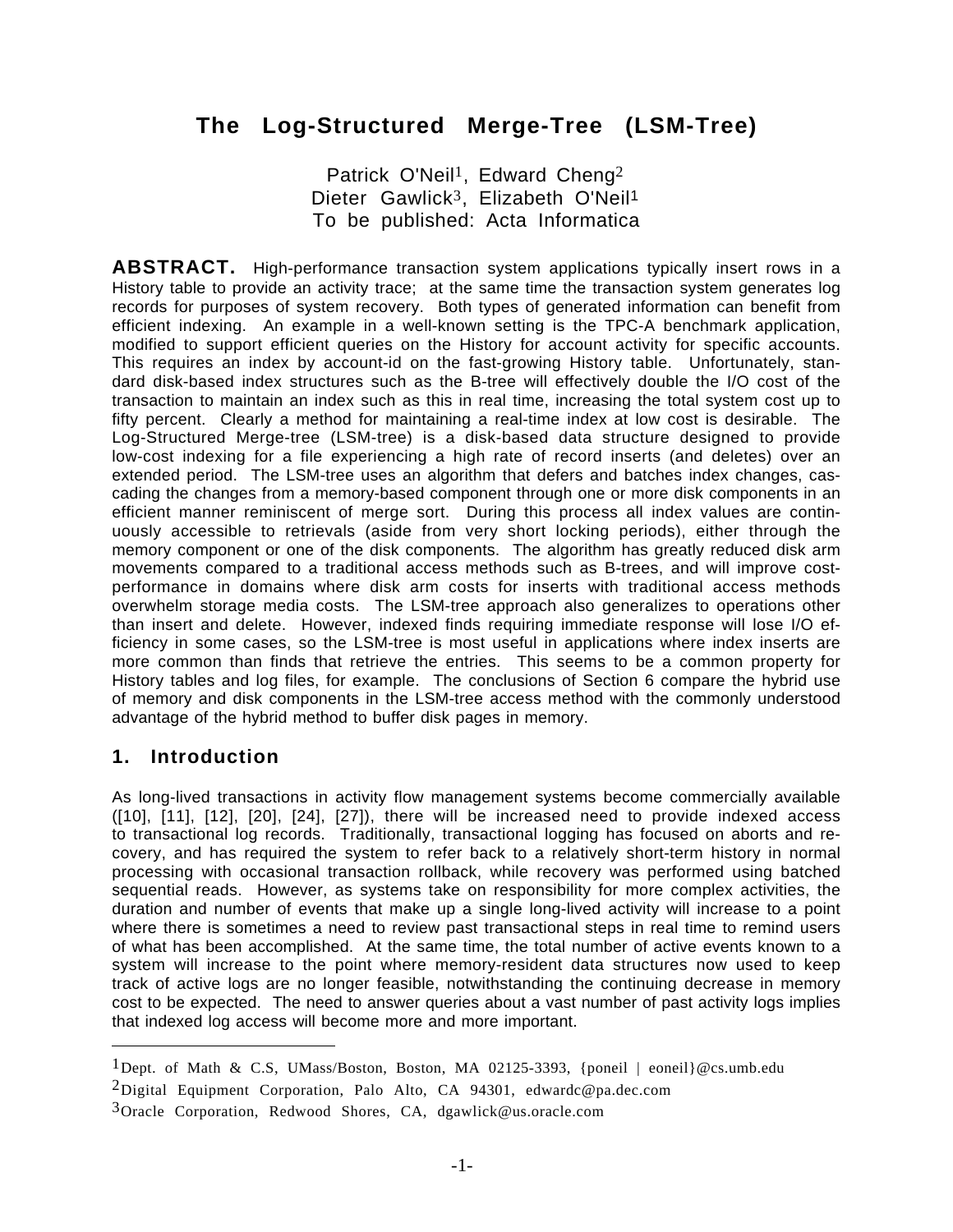Even with current transactional systems there is clear value in providing indexing to support queries on history tables with high insert volume. Networking, electronic mail, and other nearly-transactional systems produce huge logs often to the detriment of their host systems. To start from a concrete and well-known example, we explore a modified TPC-A benchmark in the following Examples 1.1 and 1.2. Note that examples presented in this paper deal with specific numeric parametric values for ease of presentation; it is a simple task to generalize these results. Note too that although both history tables and logs involve time-series data, the index entries of the LSM-Tree are not assumed to have indentical temporal key order. The only assumption for improved efficiency is high update rates compared to retrieval rates.

#### **The Five Minute Rule**

The following two examples both depend on the Five Minute Rule [13]. This basic result states that we can reduce system costs by purchasing memory buffer space to keep pages in memory, thus avoiding disk I/O, when page reference frequency exceeds about once every 60 seconds. The time period of 60 seconds is approximate, a ratio between the amortized cost for a disk arm providing one I/O per second and memory cost to buffer a disk page of 4 KBytes amortized over one second. In terms of the notation of section 3, the ratio is  $COST<sub>p</sub>/COST<sub>m</sub>$  divided by the page size in Mbytes. Here we are simply trading off disk accesses for memory buffers while the tradeoff gives economic gain. Note that the 60 second time period is expected to grow over the years as memory prices come down faster than disk arms. The reason it is smaller now in 1995 than when defined in 1987 when it was five minutes, is partly technical (different buffering assumptions) and partly due to the intervening introduction of extremely inexpensive massproduced disks.

**Example 1.1.** Consider the multi-user application envisioned by the TPC-A benchmark [26] running 1000 transactions per second (this rate can be scaled, but we will consider only 1000 TPS in what follows). Each transaction updates a column value, withdrawing an amount Delta from a Balance column, in a randomly chosen row containing 100 bytes, from each of three tables: the Branch table, with 1000 rows, the Teller table with 10,000 rows, and the Account table, with 100,000,000 rows; the transaction then writes a 50 byte row to a History table before committing, with columns: Account-ID, Branch-ID, Teller-ID, Delta, and Timestamp.

Accepted calculations projecting disk and memory costs shows that Account table pages will not be memory resident for a number of years to come (see reference [6]), while the Branch and Teller tables should be entirely memory resident now. Under the assumptions given, repeated references to the same disk page of the Accounts table will be about 2,500 seconds apart, well below the frequency needed to justify buffer residence by the Five Minute rule. Now each transaction requires about two disk I/Os, one to read in the desired Account record (we treat the rare case where the page accessed is already in buffer as insignificant), and one to write out a prior dirty Account page to make space in buffers for a read (necessary for steady-state behavior). Thus 1000 TPS will correspond to about 2000 I/Os per second. This requires 80 disk arms (actuators) at the nominal rate of 25 I/Os per disk-arm-second assumed in [13]. In the 8 years since then (1987 to 1995) the rate has climbed by less than 10%/year so that the nominal rate is now about 40 I/Os per second, or 50 disk arms for 2000 I/Os per second. The cost of disk for the TPC application was calculated to be about half the total cost of the system in [6], although it is somewhat less on IBM mainframe systems. However, the cost for supporting I/O is clearly a growing component of the total system cost as the cost of both memory and CPU drop faster than disk.

**Example 1.2.** Now we consider an index on the high insert volume History table, and demonstrate that such an index essentially doubles the disk cost for the TPC application. An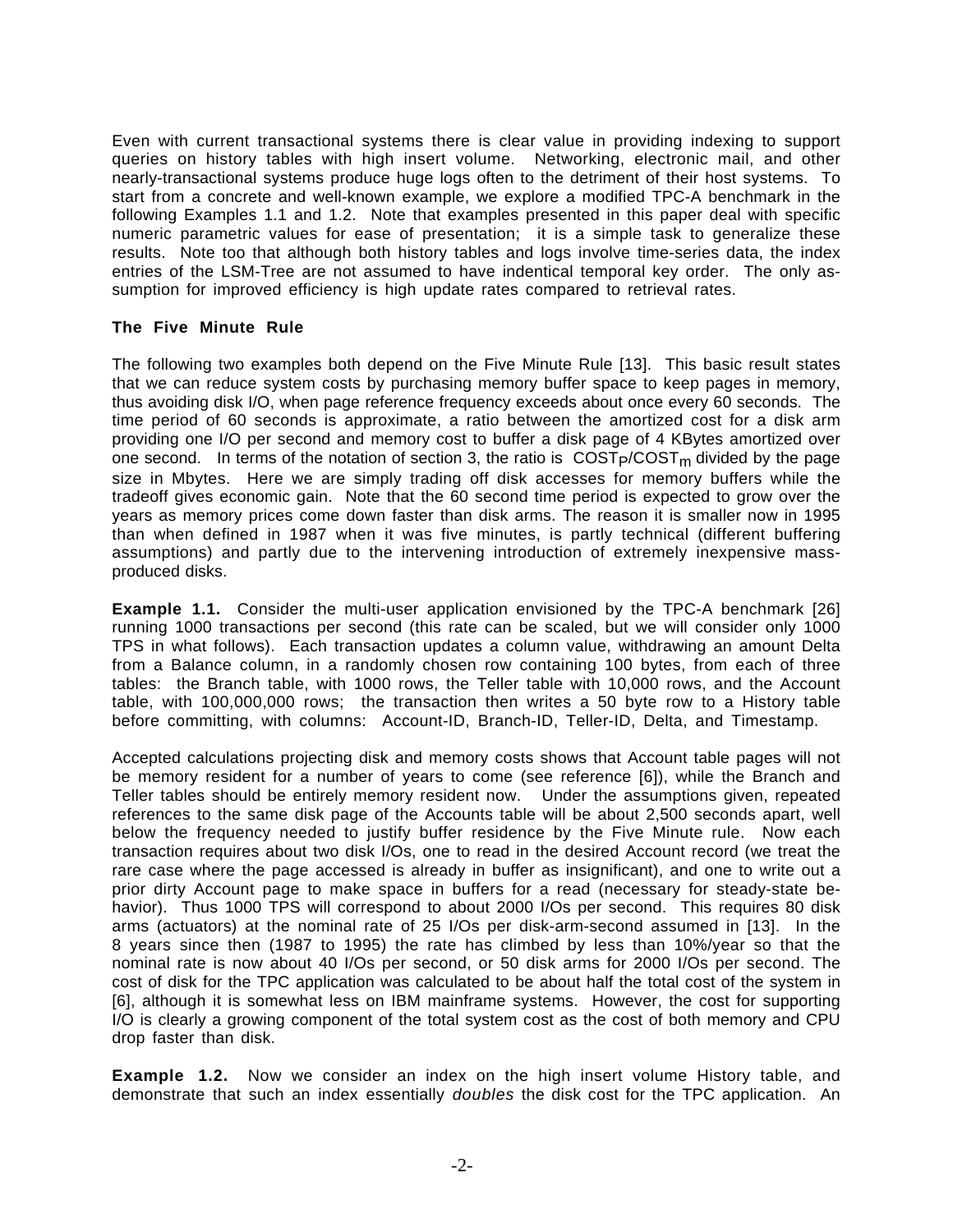index on "Account-ID concatenated with Timestamp" (Acct-ID||Timestamp) for the History table is crucial to support efficient queries on recent account activity such as:

(1.1) Select \* from History where History.Acct-ID =  $%$ custacctid and History.Timestamp > %custdatetime;

If an Acct-ID||Timestamp index is not present, such a query requires a direct search of all rows of the History table, and thus becomes impractical. An index on Acct-ID alone provides most of the benefit, but cost considerations that follow don't change if the Timestamp is left out, so we assume here the more useful concatenated index. What resources are required to maintain such a secondary B-tree index in real time? We see that the entries in the B-tree are generated 1000 per second, and assuming a 20 day period of accumulation, with eight hour days and 16 byte index entries, this implies 576,000,000 entries on 9.2 GBytes of disk, or about 2.3 million pages needed on the index leaf level, even if there is no wasted space. Since transactional Acct-ID values are randomly chosen, each transaction will require at least one page read from this index, and in the steady state a page write as well. By the Five Minute Rule these index pages will not be buffer resident (disk page reads about 2300 seconds apart), so all I/Os are to disk. This addition of 2000 I/Os per second to the 2000 I/Os already needed for updating the Account table, requires a purchase of an additional 50 disk arms, doubling our disk requirements. The figure optimistically assumes that deletes needed to keep the log file index only 20 days in length can be performed as a batch job during slack use times.

We have considered a B-tree for the Acct-ID||Timestamp index on the History file because it is the most common disk-based access method used in commercial systems, and in fact no classical disk indexing structure consistently gives superior I/O cost/performance. We will discuss the considerations that lead us to this conclusion in Section 5.

The LSM-tree access method presented in this paper enables us to perform the frequent index inserts for the Account-ID||Timestamp index with much less disk arm use, therefore at an order of magnitude lower cost. The LSM-tree uses an algorithm that defers and batches index changes, migrating the changes out to disk in a particularly efficient way reminiscent of merge sort. As we shall see in Section 5, the function of *deferring* index entry placement to an ultimate disk position is of fundamental importance, and in the general LSM-tree case there is a cascaded series of such deferred placements. The LSM-tree structure also supports other operations of indexing such as deletes, updates, and even *long latency* find operations with the same deferred efficiency. Only finds that require immediate response remain relatively costly. A major area of effective use for the LSM-tree is in applications such as Example 1.2 where retrieval is much less frequent than insert (most people don't ask for recent account activity nearly as often as they write a check or make a deposit). In such a situation, reducing the cost of index inserts is of paramount importance; at the same time, find access is frequent enough that an index of some kind must be maintained, because a sequential search through all the records is out of the question.

Here is the plan of the paper. In Section 2, we introduce the two-component LSM-tree algorithm. In Section 3, we analyze the performance of the LSM-tree, and motivate the multicomponent LSM-tree. In Section 4 we sketch the concepts of concurrency and recovery for the LSM-tree. In Section 5 we consider competing access methods and their performance for applications of interest. Section 6 contains conclusions, where we evaluate some implications of the LSM-tree, and provide a number of suggestions for extensions.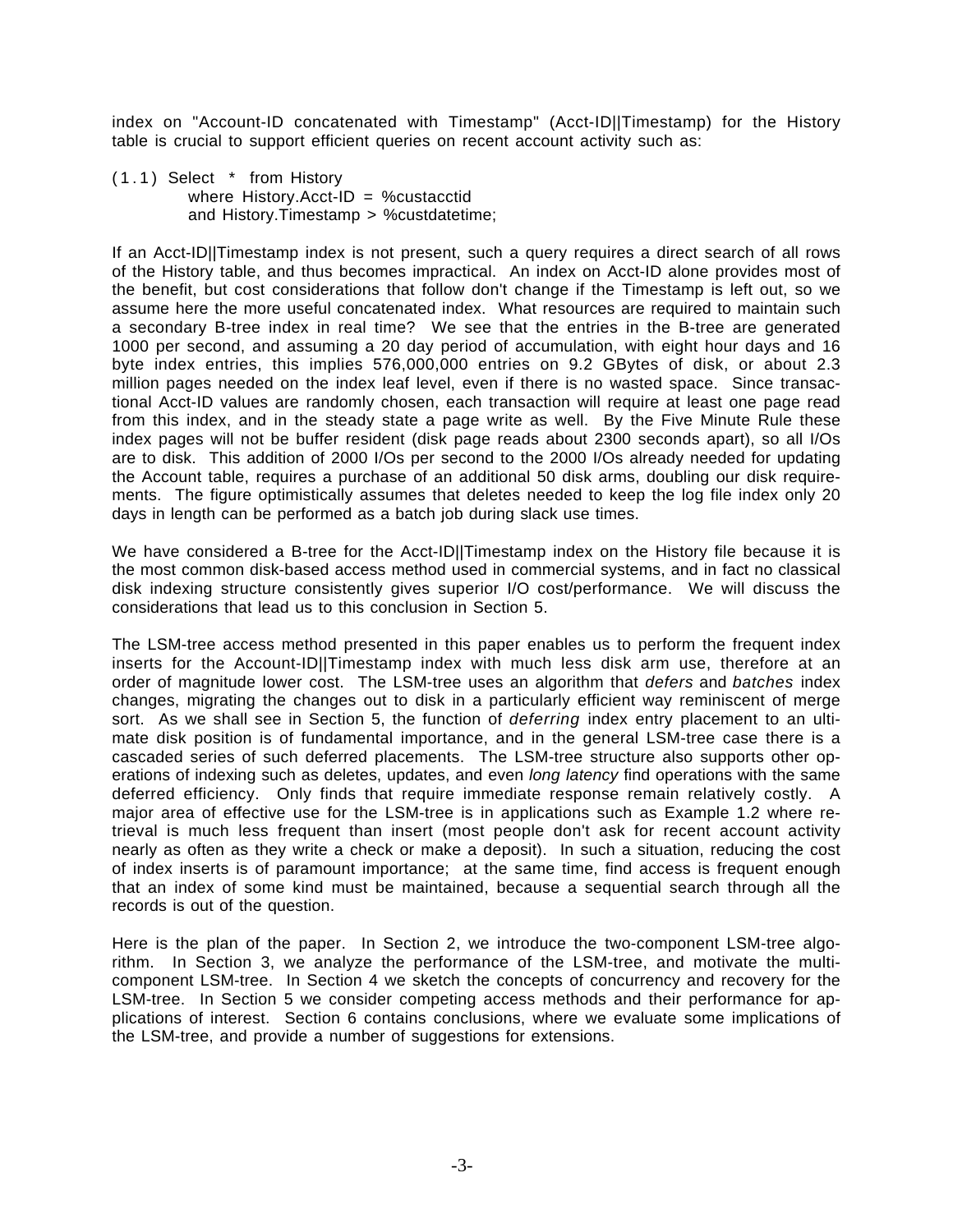### **2. The Two Component LSM-Tree Algorithm**

An LSM-tree is composed of two or more tree-like component data structures. We deal in this Section with the simple two component case and assume in what follows that LSM-tree is indexing rows in a History table as in Example 1.2. See Figure 2.1, below.

A two component LSM-tree has a smaller component which is entirely memory resident, known as the  $C_0$  tree (or  $C_0$  component), and a larger component which is resident on disk, known as the  $C_1$  tree (or  $C_1$  component). Although the  $C_1$  component is disk resident, frequently referenced page nodes in  $C_1$  will remain in memory buffers as usual (buffers not shown), so that popular high level directory nodes of  $C_1$  can be counted on to be memory resident.



**Figure 2.1.** Schematic picture of an LSM-tree of two components

As each new History row is generated, a log record to recover this insert is first written to the sequential log file in the usual way. The index entry for the History row is then inserted into the memory resident  $C_0$  tree, after which it will in time migrate out to the  $C_1$  tree on disk; any search for an index entry will look first in  $C_0$  and then in  $C_1$ . There is a certain amount of latency (delay) before entries in the  $C_0$  tree migrate out to the disk resident  $C_1$  tree, implying a need for recovery of index entries that don't get out to disk prior to a crash. Recovery is discussed in Section 4, but for now we simply note that the log records that allow us to recover new inserts of History rows can be treated as logical logs; during recovery we can reconstruct the History rows that have been inserted and simultaneously recreate any needed entries to index these rows to recapture the lost content of  $C_0$ .

The operation of inserting an index entry into the memory resident  $C_0$  tree has no I/O cost. However, the cost of memory capacity to house the  $C_0$  component is high compared to disk, and this imposes a limit on its size. We need an efficient way to migrate entries out to the  $C_1$  tree that resides on the lower cost disk medium. To achieve this, whenever the  $C_0$  tree as a result of an insert reaches a threshold size near the maximum allotted, an ongoing rolling merge process serves to delete some contiguous segment of entries from the  $C_0$  tree and merge it into the  $C_1$ tree on disk. Figure 2.2 depicts a conceptual picture of the rolling merge process.

The  $C_1$  tree has a comparable directory structure to a B-tree, but is optimized for sequential disk access, with nodes 100% full, and sequences of single-page nodes on each level below the root packed together in contiguous multi-page disk *blocks* for efficient arm use; this optimization was also used in the SB-tree [21]. Multi-page block I/O is used during the rolling merge and for long range retrievals, while single-page nodes are used for matching indexed finds to minimize buffering requirements. Multi-page block sizes of 256 KBytes are envisioned to contain nodes below the root; the root node is always a single page by definition.

The rolling merge acts in a series of *merge steps*. A read of a multi-page block containing leaf nodes of the  $C_1$  tree makes a range of entries in  $C_1$  buffer resident. Each merge step then reads a disk page sized leaf node of the  $C_1$  tree buffered in this block, merges entries from the leaf node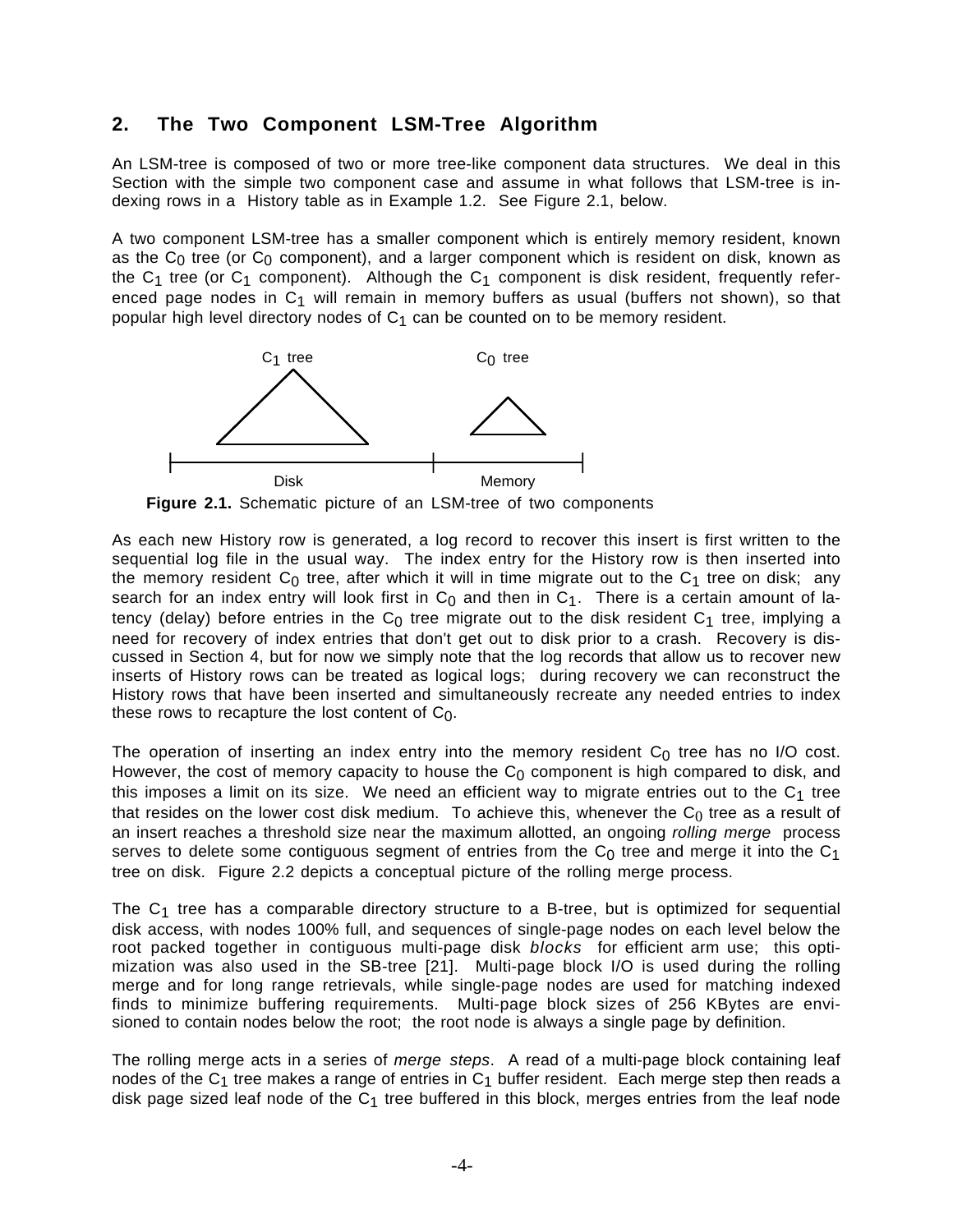with entries taken from the leaf level of the  $C_0$  tree, thus decreasing the size of  $C_0$ , and creates a newly merged leaf node of the  $C_1$  tree.

The buffered multi-page block containing old  $C_1$  tree nodes prior to merge is called the emptying block, and new leaf nodes are written to a different buffered multi-page block called the filling block. When this filling block has been packed full with newly merged leaf nodes of  $C_1$ , the block is written to a new free area on disk. The new multi-page block containing merged results is pictured in Figure 2.2 as lying on the right of the former nodes. Subsequent merge steps bring together increasing index value segments of the  $C_0$  and  $C_1$  components until the maximum values are reached and the rolling merge starts again from the smallest values.



**Figure 2.2.** Conceptual picture of rolling merge steps, with result written back to disk

Newly merged blocks are written to new disk positions, so that the old blocks will not be overwritten and will be available for recovery in case of a crash. The parent directory nodes in  $C_1$ , also buffered in memory, are updated to reflect this new leaf structure, but usually remain in buffer for longer periods to minimize I/O; the old leaf nodes from the  $C_1$  component are invalidated after the merge step is complete and are then deleted from the  $C_1$  directory. In general, there will be leftover leaf-level entries for the merged  $C_1$  component following each merge step, since a merge step is unlikely to result in a new node just as the old leaf node empties. The same consideration holds for multi-page blocks, since in general when the filling block has filled with newly merged nodes, there will be numerous nodes containing entries still in the shrinking block. These leftover entries, as well as updated directory node information, remain in block memory buffers for a time without being written to disk. Techniques to provide concurrency during the merge step and recovery from lost memory during a crash are covered in detail in Section 4. To reduce reconstruction time in recovery, checkpoints of the merge process are taken periodically, forcing all buffered information to disk.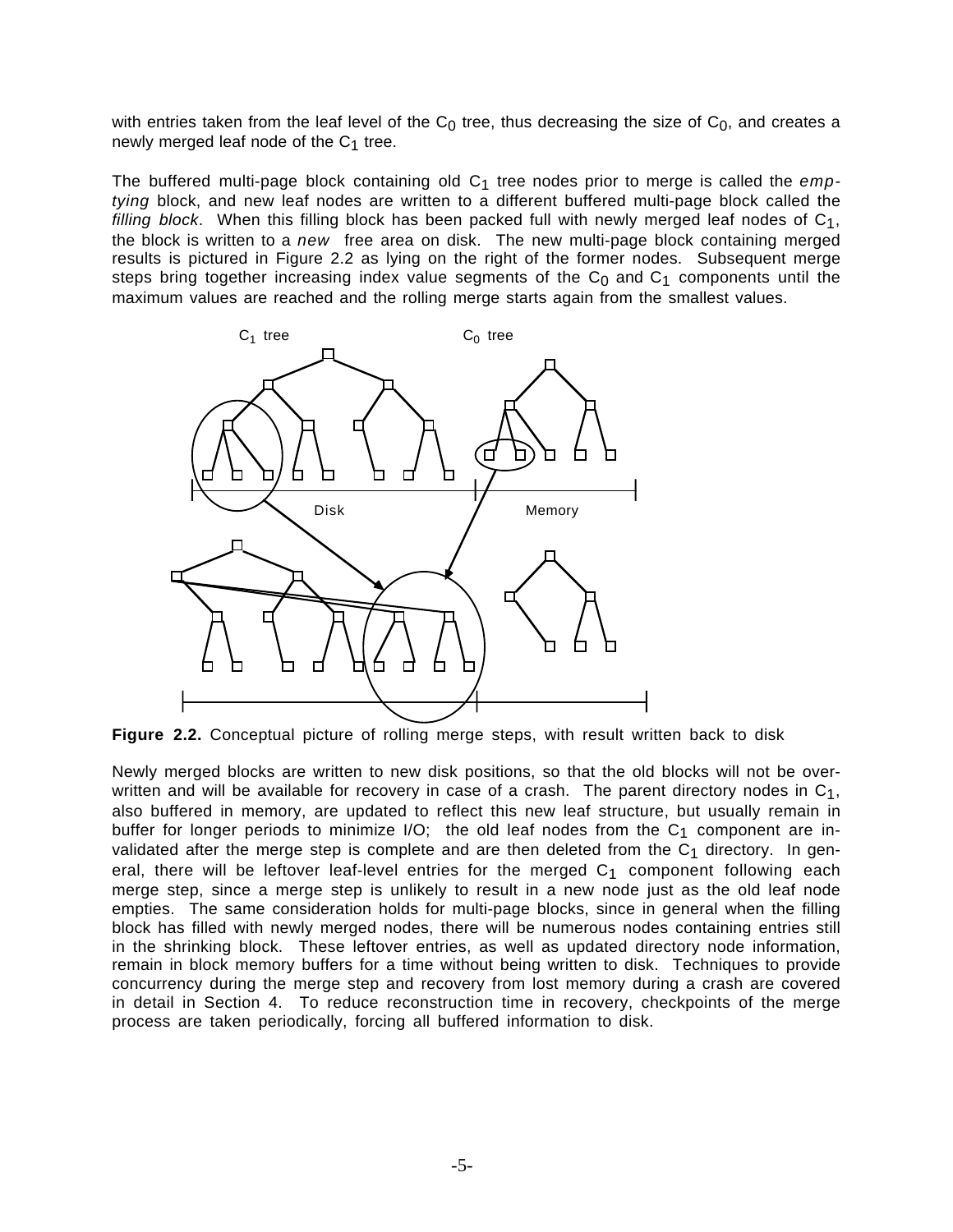### **2.1 How a Two Component LSM-tree Grows**

To trace the metamorphosis of an LSM-tree from the beginning of its growth, let us begin with a first insertion to the  $C_0$  tree component in memory. Unlike the  $C_1$  tree, the  $C_0$  tree is not expected to have a B-tree-like structure. For one thing, the nodes could be any size: there is no need to insist on disk page size nodes since the  $C_0$  tree never sits on disk, and so we need not sacrifice CPU efficiency to minimize depth. Thus a (2-3) tree or AVL-tree (as explained, for example, in [1]) are possible alternative structures for a  $C_0$  tree. When the growing  $C_0$  tree first reaches its threshold size, a leftmost sequence of entries is deleted from the  $C_0$  tree (this should be done in an efficient batch manner rather than one entry at a time) and reorganized into a  $C_1$  tree leaf node packed 100% full. Successive leaf nodes are placed left-to-right in the initial pages of a buffer resident multi-page block until the block is full; then this block is written out to disk to become the first part of the  $C_1$  tree disk-resident leaf level. A directory node structure for the  $C_1$  tree is created in memory buffers as successive leaf nodes are added, with details explained below.

Successive multi-page blocks of the  $C_1$  tree leaf level in ever increasing key-sequence order are written out to disk to keep the  $C_0$  tree threshold size from exceeding its threshold. Upper level C<sub>1</sub> tree directory nodes are maintained in separate multi-page block buffers, or else in single page buffers, whichever makes more sense from a standpoint of total memory and disk arm cost; entries in these directory nodes contain separators that channel access to individual single-page nodes below, as in a B-tree. The intention is to provide efficient exact-match access along a path of single page index nodes down to the leaf level, avoiding multi-page block reads in such a case to minimize memory buffer requirements. Thus we read and write multipage blocks for the rolling merge or for long range retrievals, and single-page nodes for indexed find (exact-match) access. A somewhat different architecture that supports such a dichotomy is presented in [21]. Partially full multi-page blocks of  $C_1$  directory nodes are usually allowed to remain in buffer while a sequence of leaf node blocks are written out.  $C_1$  directory nodes are forced to new positions on disk when:

- o A multi-page block buffer containing directory nodes becomes full
- o The root node splits, increasing the depth of the  $C_1$  tree (to a depth greater than two)
- o A checkpoint is performed

In the first case, the single multi-page block which has filled is written out to disk. In the latter two cases, all multi-page block buffers and directory node buffers are flushed to disk.

After the rightmost leaf entry of the C<sub>0</sub> tree is written out to the C<sub>1</sub> tree for the first time, the process starts over on the left end of the two trees, except that now and with successive passes multi-page leaf-level blocks of the  $C_1$  tree must be read into buffer and merged with the entries in the  $C_0$  tree, thus creating new multi-page leaf blocks of  $C_1$  to be written to disk.

Once the merge starts, the situation is more complex. We picture the rolling merge process in a two component LSM-tree as having a conceptual cursor which slowly circulates in quantized steps through equal key values of the  $C_0$  tree and  $C_1$  tree components, drawing indexing data out from the  $C_0$  tree to the  $C_1$  tree on disk. The rolling merge cursor has a position at the leaf level of the  $C_1$  tree and within each higher directory level as well. At each level, all currently merging multi-page blocks of the  $C_1$  tree will in general be split into two blocks: the "emptying" block whose entries have been depleted but which retains information not yet reached by the merge cursor, and the "filling" block which reflects the result of the merge up to this moment. There will be an analogous "filling node" and "emptying node" defining the cursor which will certainly be buffer resident. For concurrent access purposes, both the emptying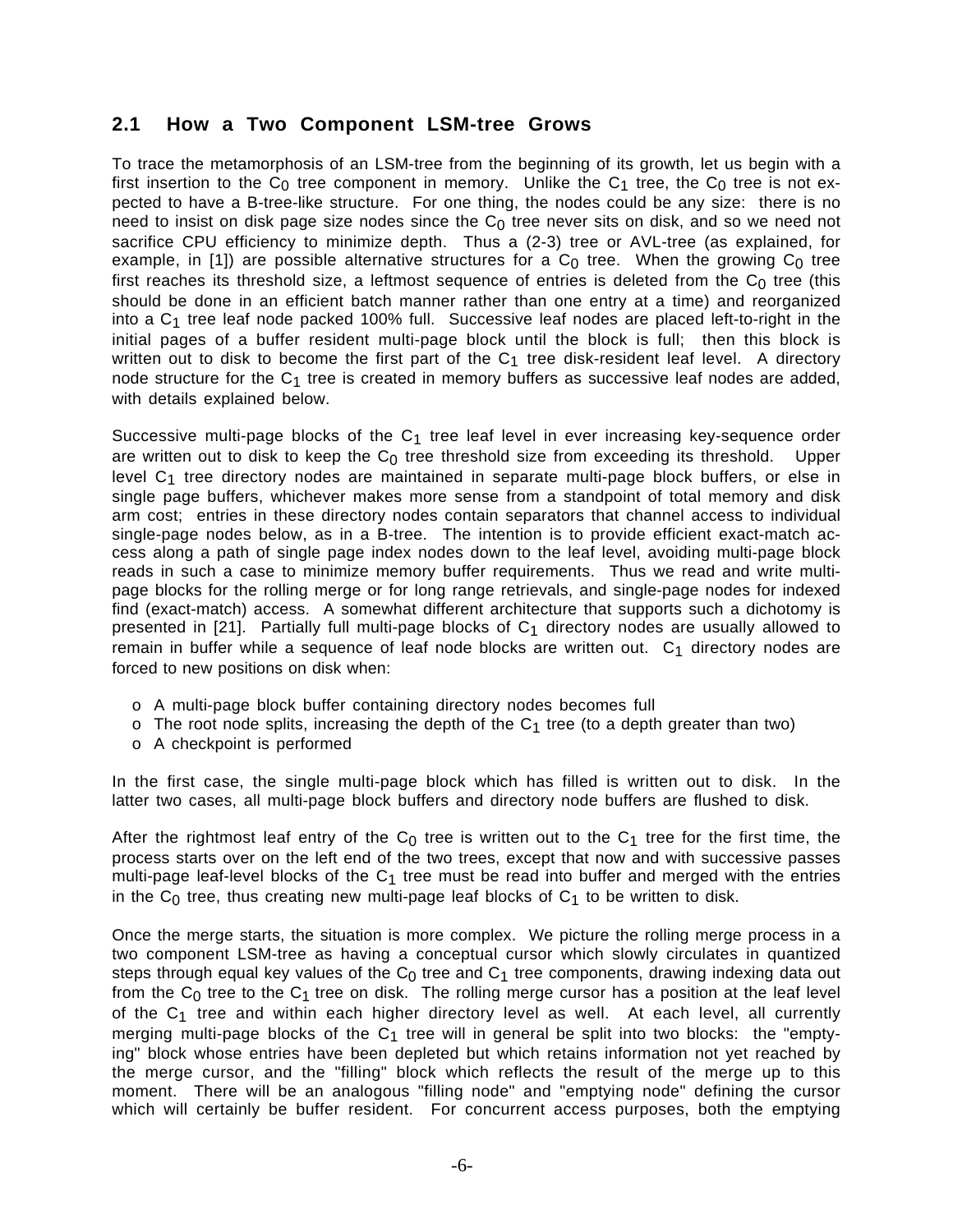block and the filling block on each level contain an integral number of page-sized nodes of the C1 tree, which simply happen to be buffer resident. (During the merge step that restructures individual nodes, other types of concurrent access to the entries on those nodes are blocked.) Whenever a complete flush of all buffered nodes to disk is required, all buffered information at each level must be written to new positions on disk (with positions reflected in superior directory information, and a sequential log entry for recovery purposes). At a later point, when the filling block in buffer on some level of the  $C_1$  tree fills and must be flushed again, it goes to a new position. Old information that might still be needed during recovery is never overwritten on disk, only invalidated as new writes succeed with more up-to-date information. A somewhat more detailed explanation of the rolling merge process is presented in Section 4, where concurrency and recovery designs are considered.

It is an important efficiency consideration of the LSM-tree that when the rolling merge process on a particular level of the  $C_1$  tree passes through nodes at a relatively high rate, all reads and writes are in multi-page blocks. By eliminating seek time and rotational latency, we expect to gain a large advantage over random page I/O involved in normal B-tree entry insertion. (This advantage is analyzed below, in Section 3.2.) The idea of always writing multi-page blocks to new locations was inspired by the Log-Structured File System devised by Rosenblum and Ousterhout [23], from which the Log-Structured Merge-tree takes its name. Note that the continuous use of new disk space for fresh multi-page block writes implies that the area of disk being written will wrap, and old discarded blocks must be reused. This bookkeeping can be done in a memory table; old multi-page blocks are invalidated and reused as single units, and recovery is guaranteed by the checkpoint. In the Log-Structured File System, the reuse of old blocks involves significant I/O because blocks are typically only partially freed up, so reuse requires a block read and block write. In the LSM-Tree, blocks are totally freed up on the trailing edge of the rolling merge, so no extra I/O is involved.

## **2.2 Finds in the LSM-tree Index**

When an exact-match find or range find requiring immediate response is performed through the LSM-tree index, first the  $C_0$  tree and then the  $C_1$  tree is searched for the value or values desired. This may imply a slight CPU overhead compared to the B-tree case, since two directories may need to be searched. In LSM-trees with more than two components, there may also be an I/O overhead. To anticipate Chapter 3 somewhat, we define a multi component LSM-tree as having components  $C_0$ ,  $C_1$ ,  $C_2$ , ...,  $C_{K-1}$  and  $C_K$ , indexed tree structures of increasing size, where  $C_0$  is memory resident and all other components are disk resident. There are asynchronous rolling merge processes in train between all component pairs (C<sub>i-1</sub>, C<sub>i</sub>) that move entries out from the smaller to the larger component each time the smaller component,  $C_{i-1}$ , exceeds its threshold size. As a rule, in order to guarantee that all entries in the LSM-tree have been examined, it is necessary for an exact-match find or range find to access each component Ci through its index structure. However, there are a number of possible optimizations where this search can be limited to an initial subset of the components.

First, where unique index values are guaranteed by the logic of generation, as when timestamps are guaranteed to be distinct, a matching indexed find is complete if it locates the desired value in an early C<sub>i</sub> component. As another example, we could limit our search when the find criterion uses recent timestamp values so that the entries sought could not yet have migrated out to the largest components. As the merge cursor circulates through the (C<sub>i</sub>, C<sub>i+1</sub>) pairs, we will often have reason to retain entries in  $C_i$  that have been inserted in the recent past (in the last  $\tau_i$  seconds), allowing only the older entries to go out to  $C_{i+1}$ . In cases where the most frequent find references are to recently inserted values, many finds can be completed in the  $C_0$ tree, and so the  $C_0$  tree fulfills a valuable memory buffering function. This point was made also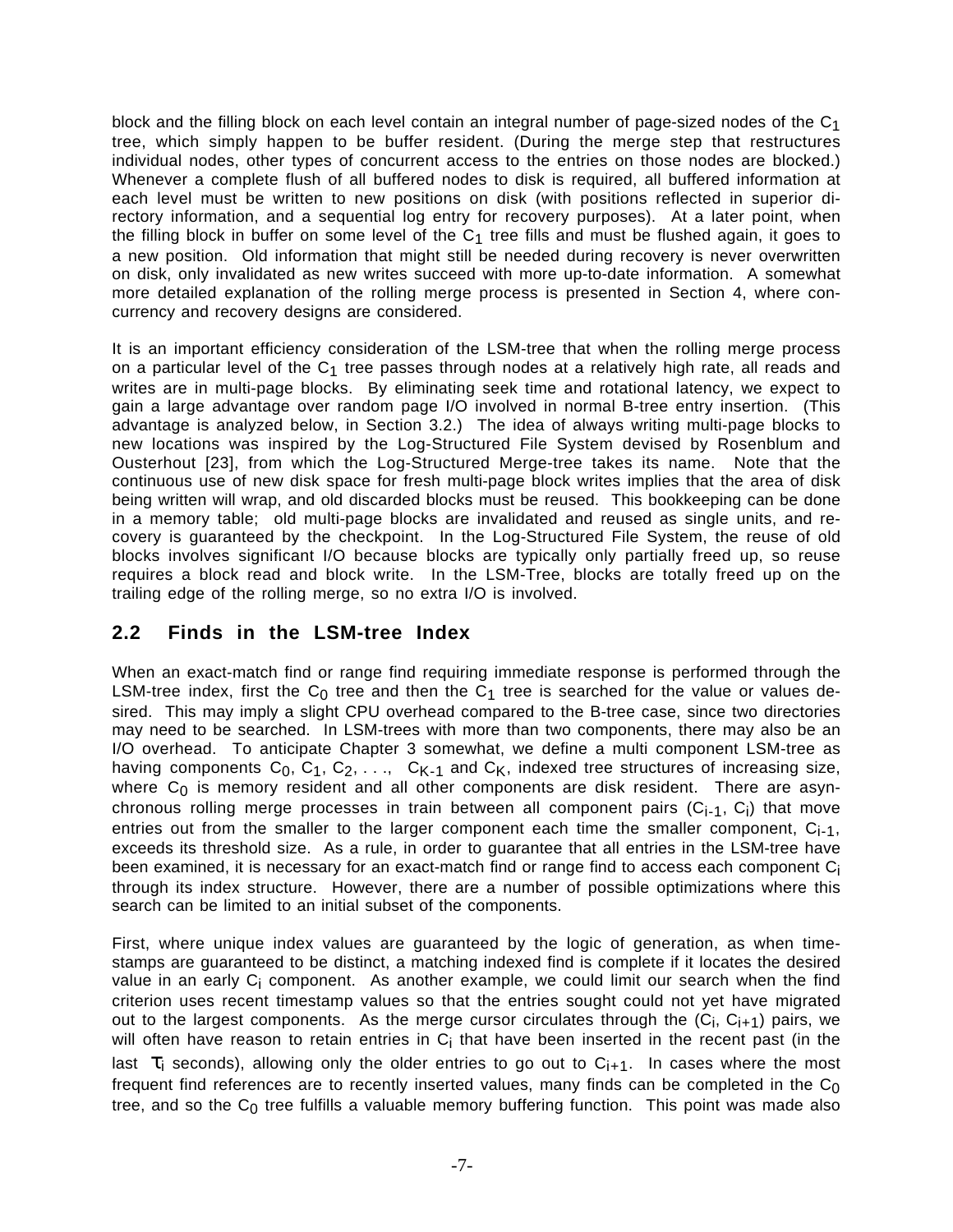in [23], and represents an important efficiency consideration. For example, indexes to shortterm transaction UNDO logs accessed in the event of an abort will have a large proportion of accesses in a relatively short time-span after creation, and we can expect most of these indexes to remain memory resident. By keeping track of the start-time for each transaction we can guarantee that all logs for a transaction started in the last  $\tau_0$  seconds, for example, will be found in component  $C_0$ , without recourse to disk components.

## **2.3 Deletes, Updates and Long-Latency Finds in the LSM-tree**

We note that deletes can share with inserts the valuable properties of deferral and batching. When an indexed row is deleted, if a key value entry is not found in the appropriate position in the  $C_0$  tree, a delete node entry can be placed in that position, also indexed by the key value, but noting an entry Row ID (RID) to delete. The actual delete can be done at a later time during the rolling merge process, when the actual index entry is encountered: we say the delete node entry migrates out to larger components during merge and annihilates the associated entry when it is encountered. In the meantime, find requests must be filtered through delete node entries so as to avoid returning references to deleted records. This filtering is easily performed during the search for the relevant keyvalue, since the delete node entry will be located in the appropriate keyvalue position of an earlier component than the entry itself, and in many cases this filter will reduce the overhead of determining an entry is deleted. Updates of records that cause changes to indexed values are unusual in any kind of applications, but such updates can be handled by LSM-trees in a deferred manner if we view an update as a delete followed by an insert.

We sketch another type of operation for efficient index modification. A process known as predicate deletion provides a means of performing batch deletes by simply asserting a predicate, for example the predicate that all index values with timestamps more than 20 days old are to be deleted. When the affected entries in the oldest (largest) component become resident during the normal course of the rolling merge, this assertion causes them simply to be dropped during the merge process. Yet another type of operation, a long-latency find, provide an efficient means of responding to a query where the results can wait for the circulation period of the slowest cursor. A find note entry is inserted in component  $C_0$ , and the find is actually performed over an extended period of time as it migrates out to later components. Once the find note entry has circulated out to the appropriate region of the largest relevant component of the LSM-tree, the accumulated list of RIDs for the long-latency find is complete.

## **3. Cost-Performance and the Multi-Component LSM-Tree**

In this section we analyze the cost-performance of an LSM-tree, starting with an LSM-tree of two components. We analyze the LSM-tree by analogy with a B-tree providing the same indexing capabilities, comparing the I/O resources utilized for a high volume of new insertions. As we will argue in Section 5, other disk-based access methods are comparable to the B-tree in I/O cost for inserts of new index entries. The most important reason for the comparison of the LSM-tree and B-tree that we perform here is that these two structures are easily comparable, both containing an entry for each row indexed in collation sequence at a leaf level, with upper level directory information that channels access along a path of page-sized nodes. The analysis of I/O advantage for new entry inserts to the LSM-tree is effectively illustrated by analogy to the less efficient but well understood behavior of the B-tree.

In Section 3.2 following, we compare the I/O insert costs and demonstrate that the small ratio of cost for an LSM-tree of two components to that of a B-tree is a product of two factors. The first factor,  $COST_{\pi}/COST_{P}$ , corresponds to the advantage gained in the LSM-tree by performing all I/O in multi-page blocks, thus utilizing disk arms much more efficiently by saving a great deal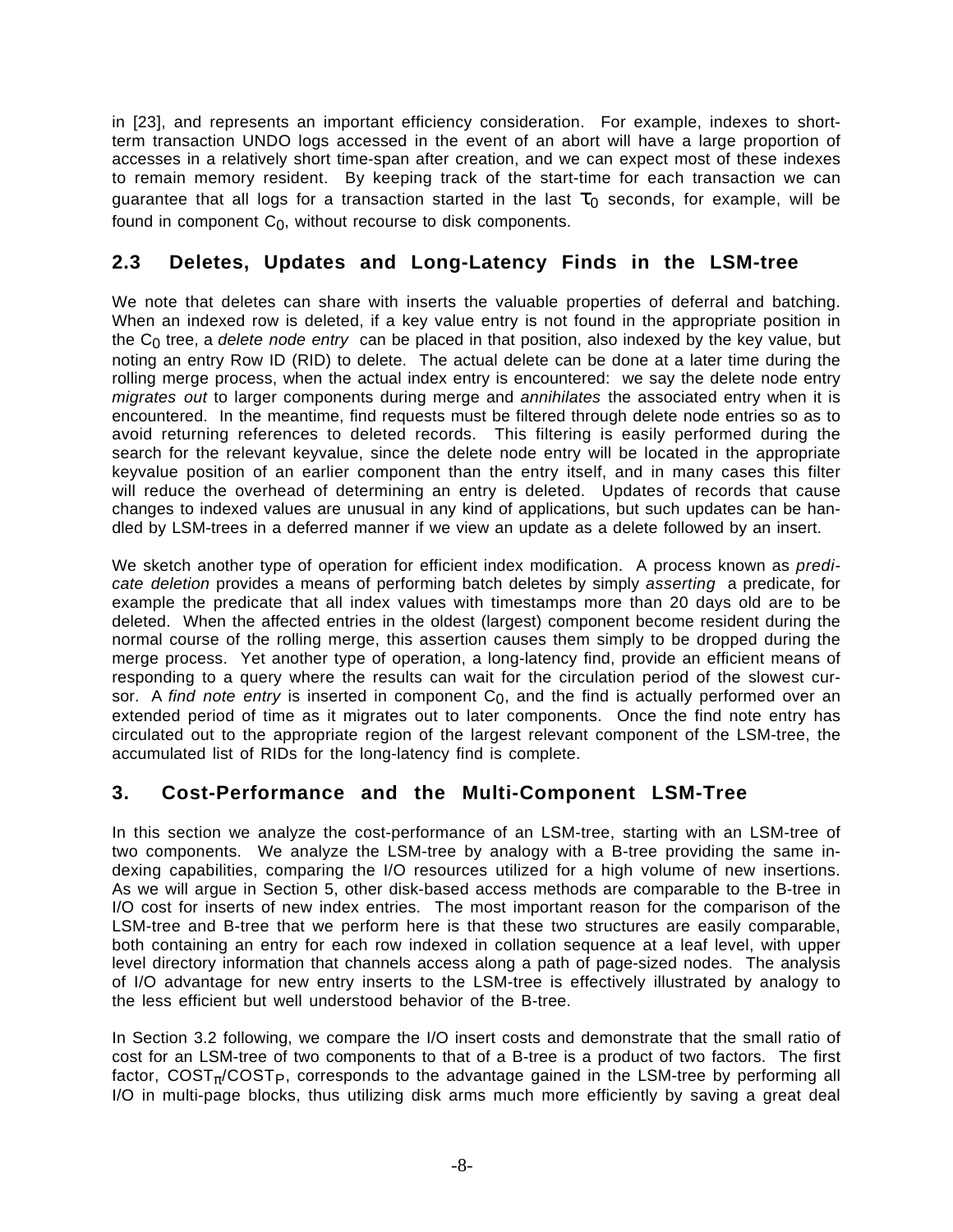of seek and rotational latency time. The COST $_{\pi}$  term represents the disk arm cost of reading or writing a page on disk as part of a multi-page block, and COST<sub>P</sub> represents the cost of reading or writing a page at random. The second factor that determines I/O cost ratio between the LSMtree and the B-tree is given as 1/M, representing the batching efficiency to be gained during a merge step. M is the average number of entries merged from  $C_0$  into a page-sized leaf node of  $C_1$ . Inserting multiple entries per leaf is an advantage over a (large) B-tree where each entry inserted normally requires two I/Os to read and write the leaf node on which it resides. Because of the Five minute rule, it is unlikely in Example 1.2 that a leaf page read in from a B-tree will be re-referenced for a second insert during the short time it remains in buffer. Thus there is no batching effect in a B-tree index: each leaf node is read in, an insert of a new entry is performed, and it is written out again. In an LSM-tree however, there will be an important batching effect as long as the  $C_0$  component is sufficiently large in comparison to the  $C_1$  component. For example, with 16 byte index entries, we can expect 250 entries in a fully packed 4 KByte node. If the  $C_0$  component is 1/25 the size of the  $C_1$  component, we will expect (about) 10 new entries entering each new  $C_1$  node of 250 entries during a node I/O. It is clear that the LSM-tree has an efficiency advantage over the B-tree because of these two factors, and the "rolling merge" process is fundamental to gaining this advantage.

The factor  $COST<sub>\pi</sub>/COST<sub>P</sub>$  corresponding to the ratio of efficiency of multi-page block over single page I/O is a constant, and we can do nothing with the LSM-tree structure to have any effect on it. However the batching efficiency 1/M of a merge step is proportional to the ratio in size between the  $C_0$  and the  $C_1$  components; the larger the  $C_0$  component in comparison to the  $C_1$ component, the more efficiency is gained in the merge; up to a certain point, this means that we can save additional money on disk arm cost by using a larger  $C_0$  component, but this entails a larger memory cost to contain the  $C_0$  component. There is an optimal mix of sizes to minimize the total cost of disk arms and memory capacity, but the solution can be quite expensive in terms of memory for a large  $C_0$ . It is this consideration that motivates the need for a multicomponent LSM-tree, which is investigated in Section 3.3. A three component LSM-tree has memory resident component  $C_0$  and disk resident components  $C_1$  and  $C_2$ , where the components increase in size with increasing subscript. There is a rolling merge processes in train between  $C_0$  and  $C_1$  as well as a separate rolling merge between  $C_1$  and  $C_2$  that move entries out from the smaller to the larger component each time the smaller component exceeds its threshold size. The advantage of an LSM-tree of three components is that batching efficiency can be geometrically improved by choosing  $C_1$  to optimize the combined ratio of size between  $C_0$  and  $C_1$  and between  $C_1$  and  $C_2$ . As a result, the size of the  $C_0$  memory component can be made much smaller in proportion to the total index, with a significant improvement in cost.

Section 3.4 derives a mathematical procedure for arriving at the optimal relative sizes of the different components of a multi-component LSM-tree to minimize total cost for memory and disk.

## **3.1 The Disk Model**

The advantage of the LSM-tree over the B-tree lies mainly in the area of reduced cost for I/O (although disk components that are 100% full offer a capacity cost advantage as well over other known flexible disk structures). Part of this I/O cost advantage for the LSM-tree is the fact that a page I/O can be amortized along with many other pages of a multi-page block.

**Definition 3.1.1. I/O Costs and Data Temperature.** As we store data of a particular kind on disk, rows in a table or entries in an index, we find that as we increase the amount of data stored, the disk arms see more and more utilization under normal use in a given application environment. We are paying for two things when we buy a disk: first, disk capacity, and sec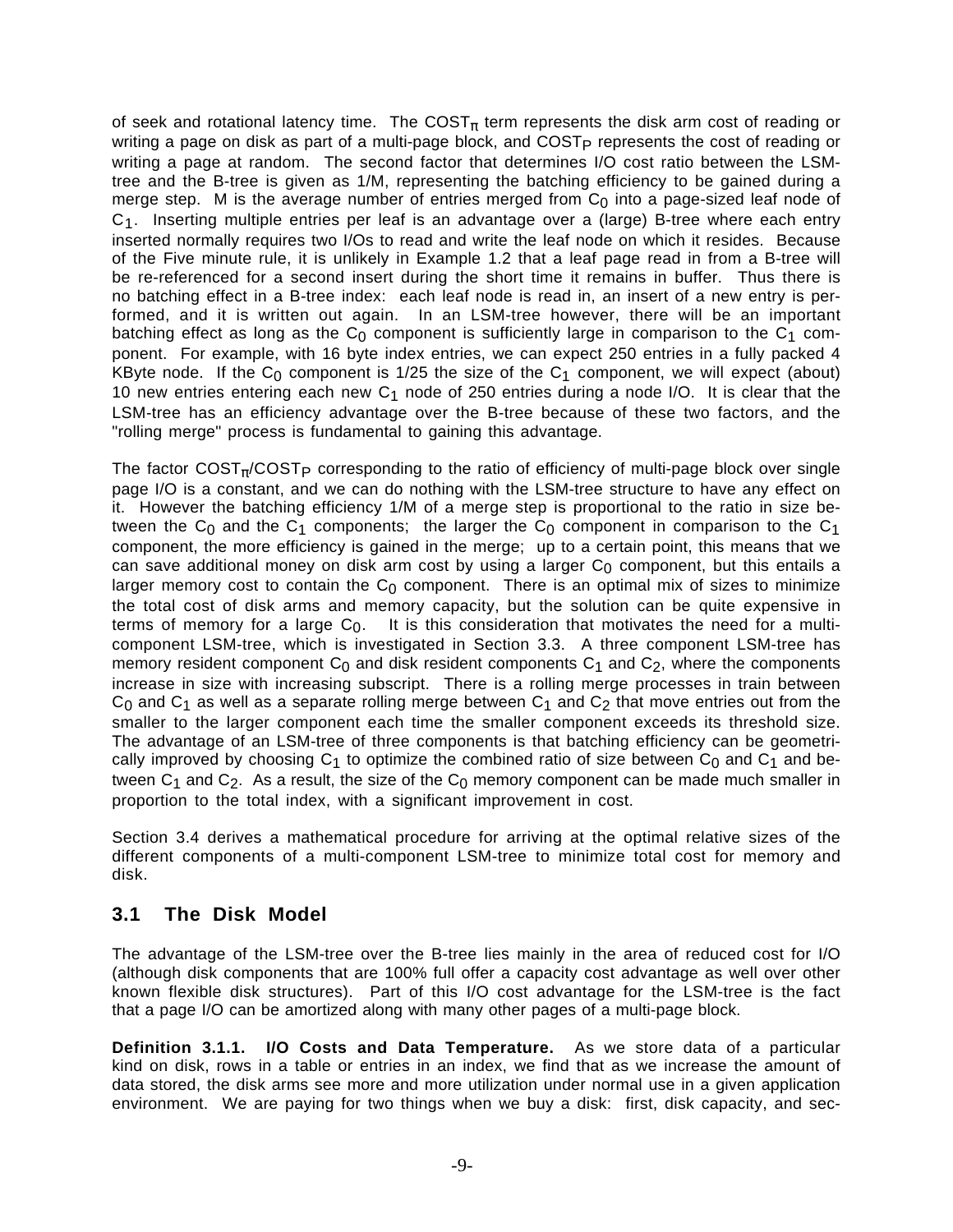ond, disk I/O rate. Usually one of these two will be a limiting factor in any kind of use. If capacity is the limiting factor, we will fill up the disks and find that the disk arms that provide the I/Os are only fractionally utilized by the application; on the other hand we may find that as we add data the disk arms reach their full utilization rate when the disk is only fractionally full, and this means that the I/O rate is the limiting factor.

A random page I/O during peak use has a cost, COSTP, which is based on a fair rent for the disk arm, whereas the cost of a disk page I/O as part of a large multi-page block I/O will be represented as  $COST_{\pi}$ , and this quantity is a good deal smaller because it amortizes seek time and rotational latency over multiple pages. We adopt the following nomenclature for storage costs:

 $COST<sub>d</sub> = cost of 1 MByte of disk storage$  $COST<sub>m</sub> = cost of 1 MByte of memory storage$  $COST<sub>P</sub>$  = disk arm cost to provide 1 page/second I/O rate, for random pages  $COST_\pi$  = disk arm cost to provide 1 page/second I/O rate, as part of multi-page block I/O

Given an application referencing a body of data with S MBytes of storage and H random pages per second of I/O transfer (we assume no data is buffered), the rent for disk arms is given by H.COST<sub>P</sub> and the rent for disk media is given by S.COST<sub>d</sub>. Depending on which cost is the limiting factor the other comes for free, so the calculated cost for accessing this disk resident data, COST-D, is given by:

 $COST-D = max(S \cdot COST_{d}, H \cdot COST_{P})$ 

COST-D will also be the total cost for supporting data access for this application, COST-TOT, under the assumption given that none of the disk pages are buffered in memory. In this case, the total cost increases linearly with the random I/O rate H even while the total storage requirement S remains constant. Now the point of memory buffering is to replace disk I/O with memory buffers at a certain point of increasing I/O rate to the same total storage S. If we assume under these circumstances that memory buffers can be populated in advance to support the random I/O requests, the cost for disk drops to the cost for disk media alone, so the calculated cost of accessing this buffer resident data, COST-B, is simply the cost of memory plus the cost of disk media:

 $COST-B = S \cdot COST<sub>m</sub> + S \cdot COST<sub>d</sub>$ 

Now the total cost for supporting data access for this application is the minimum of these two calculated costs:

 $COST-TOT = min(max(S-COST<sub>d</sub>, H-COST<sub>P</sub>), S-COST<sub>m</sub> + S-COST<sub>d</sub>)$ 

There are three cost regimes in the graph of COST-TOT as the page access rate H increases for a given volume of data S. See Figure 3.1, where we graph COST-TOT/MByte vs H/S, or accesses per second per megabyte. If S is small, COST-TOT is limited by the cost of disk medium,  $S$  COST<sub>d</sub>, a constant for fixed S. As H/S increases, the cost comes to be dominated by disk arm use, H.COSTP, and is proportional to increasing H/S for fixed S. Finally, at the point where the Five Minute rule dictates memory residence, the dominant factor becomes  $S\text{-COST}_{m}$  +  $S\text{-COST}_{d}$ , which is dominated by the memory term for present prices,  $COST_m \gg COST_d$ . Following Copeland et al. [6], we define the temperature of a body of data as H/S, and we name these three cost regimes cold, warm, and hot. Hot data has a high enough access rate H, and thus temperature H/S, to justify memory buffer residence (see [6]). At the other extreme, cold data is disk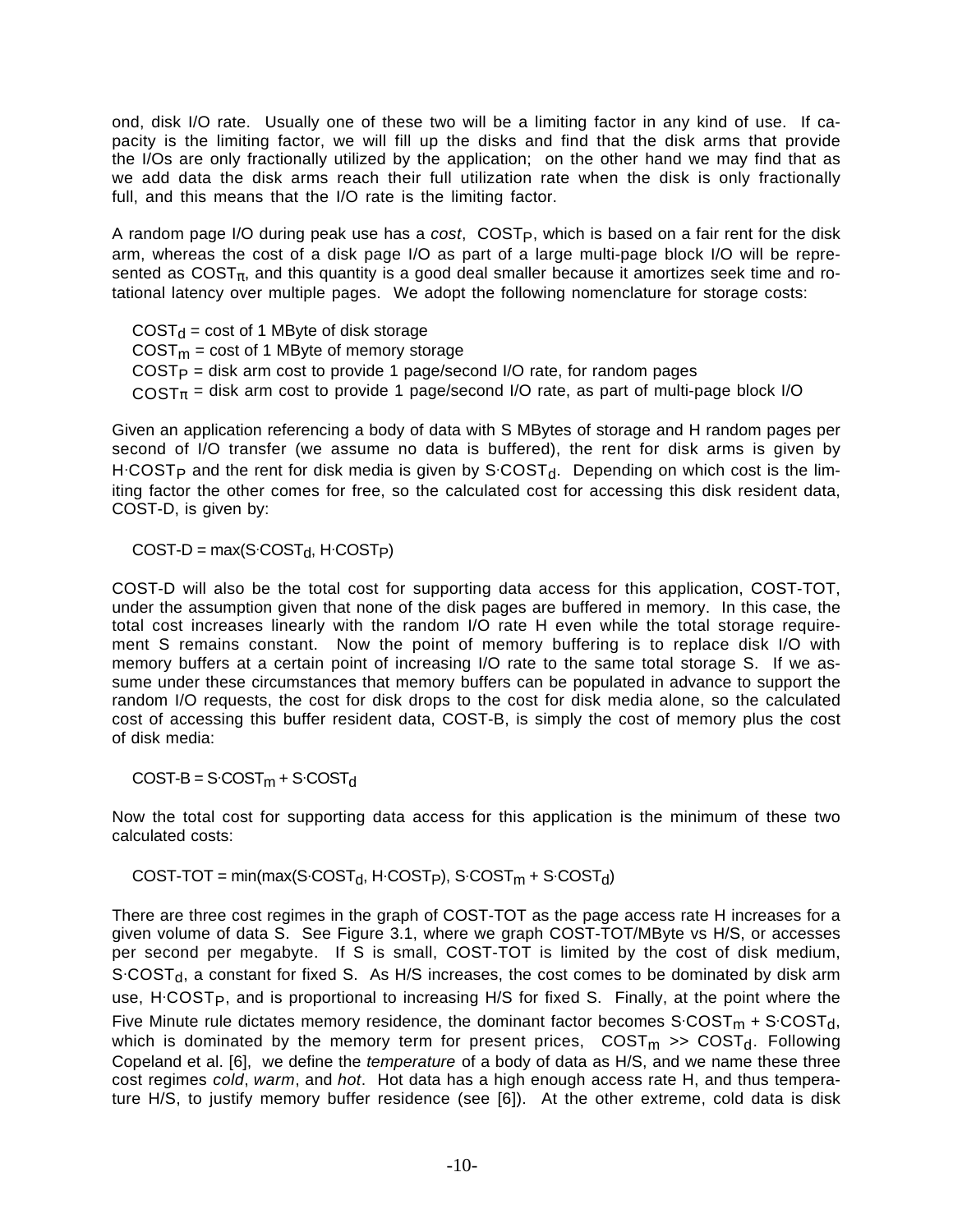capacity limited: the disk volume that it must occupy comes with enough disk arms to satisfy the I/O rate. In between is warm data, whose access requirements must be met by limiting the data capacity used under each disk arm, so that disk arms are the limit of use. These ranges are divided as follows:

 $T_f = COST_d/COST_P = temperature$  division point between cold and warm data ("freezing")  $T_b$  = COST<sub>m</sub>/COST<sub>P</sub> = temperature division point between warm and hot data ("boiling")

Similarly-defined ranges exist for the multi-page block access case using  $COST_{\pi}$ . The division between the warm and hot regions is a generalization of the Five Minute Rule [13].



**Figure 3.1**. Graph of cost of access per MByte vs. Temperature

As stressed in [6], it is straightforward to calculate the temperature of a database table when it is accessed uniformly. However, the relevance of this temperature depends on the access method: the temperature that is relevant involves the actual disk access rate, not the logical insert rate (including batched buffered inserts). One way to express what an LSM-tree achieves is to say that it reduces the actual disk accesses and thus lowers the effective temperature of the indexed data. This idea is revisited in the conclusions of Section 6.

#### **Multi-page block I/O Advantage**

The advantage to be gained by multi-page block I/O is central to several earlier access methods, such as Bounded Disorder files [16], SB-trees [21], and Log Structured files [23]. A 1989 IBM publication analyzing DB2 utility performance on IBM 3380 disk [29] gave the following analysis: ". . . The time to complete a [read of a single page] could be estimated to be about 20 ms (assumes 10ms seek, 8.3ms rotational delay, 1.7ms read) . . . The time to perform a sequential prefetch read [of 64 contiguous pages] could be estimated to be about 125ms (assumes 10ms seek, 8.3ms rotational delay, 106.9ms read of 64 records [pages]), or about 2 ms per page." Thus the ratio of 2 ms per page for multi-page block I/O to 20 ms for random I/O implies a ratio of rental costs for the disk arm,  $COST<sub>\pi</sub>/COST<sub>P</sub>$ , equal to about 1/10. An analysis of a more recent SCSI-2 disk read of a 4 KByte page gives us a 9 ms seek, 5.5 ms rotational delay, and 1.2 ms read, totalling 16 ms. Reading 64 contiguous 4 KByte pages requires a 9 ms seek, 5.5 ms rotational delay, and 80 ms read for 64 pages, or a total of 95 ms, about 1.5 ms/page. Once again  $COST<sub>\pi</sub>/COST<sub>P</sub>$  is again equal to about 1/10.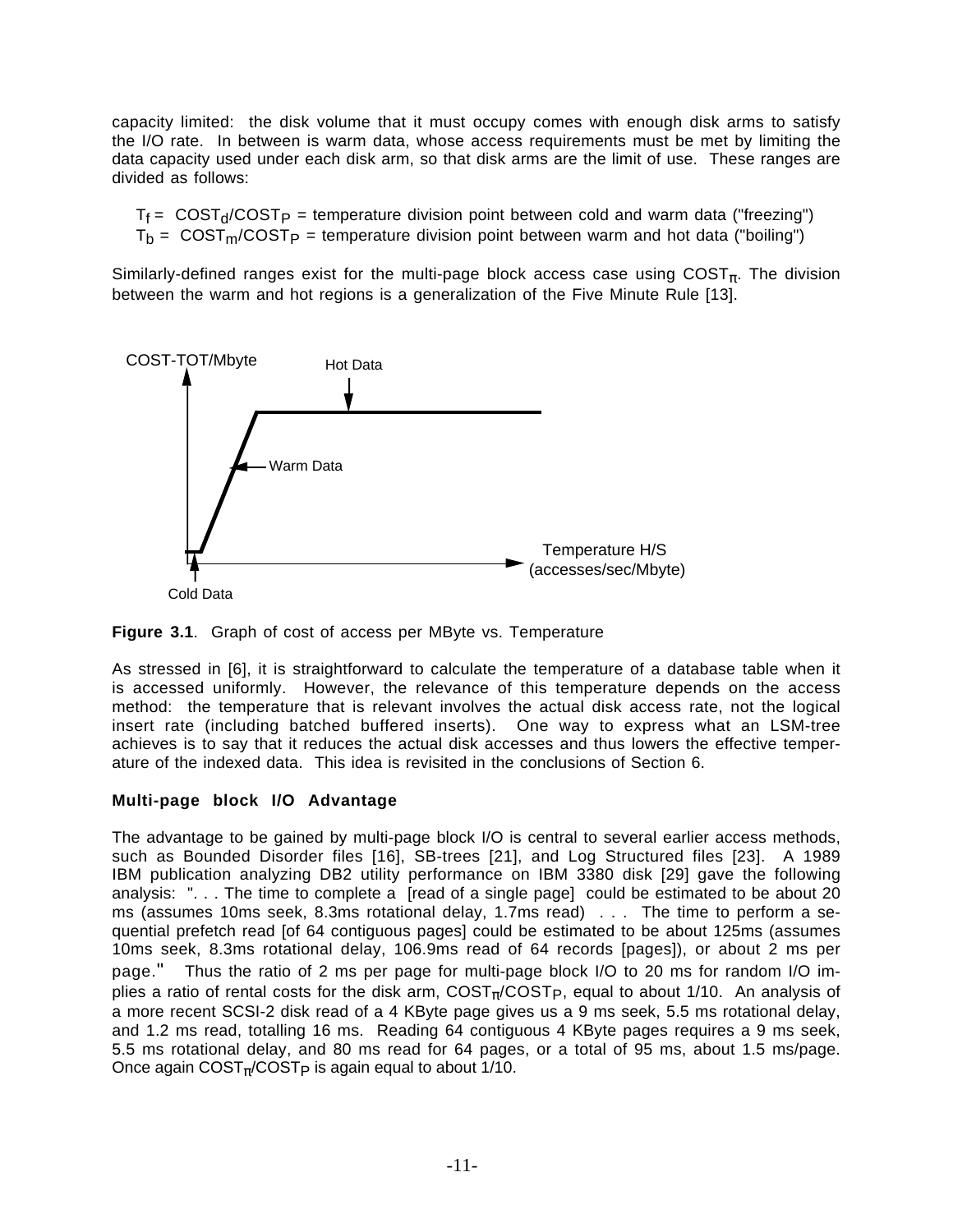We analyze a workstation server system with SCSI-2 disks holding one GByte and costing about \$1000, and a peak rate of approximately 60-70 I/Os per second. The nominal usable I/O rate to avoid long I/O queues is lower, about 40 I/Os per second. The multi-block I/O advantage is significant.

 **Typical Workstation Costs, 1995:**  $COST_m = $100/MByte$  $COST_{d} = $1/MByte$  $COST_P = $25/(IOS/sec)$  $COST_{\pi} = $2.5/(10s/sec)$  $T_f = COST_d/COST_P = .04$  IOs/(sec·MByte) ("freezing point")  $T_b = COST_m/COST_P = 4$  IOs/(sec·MByte) ("boiling point")

We use the T<sub>b</sub> value to derive the reference interval  $\tau$  for the Five Minute Rule, which asserts that data sustaining an I/O rate of one page every seconds is incurring the same cost as the memory needed to hold it. That common cost is:

(1/τ) COST<sub>P</sub> = pagesize COST<sub>m</sub>

Solving for  $\tau$ , we see  $\tau$  = (1/pagesize) (COST<sub>P</sub>/COST<sub>m</sub>) = 1/(pagesize T<sub>b</sub>), and for the values given above, with a page of .004 MBytes, we have  $\tau = 1/(0.004.4)$  62.5 seconds/IO.

**Example 3.1.** To achieve a rate of 1000 TPS in the TPC-A application of Example 1.1, there will be H = 2000 I/Os per second to the Account table, itself consisting of 100,000,000 rows of 100 bytes, a total of S = 10 GBytes. The disk storage cost here is  $S\text{-COST}_{d}$ = \$10,000 whereas the disk I/O cost is H·COST<sub>P</sub> = \$50,000. The temperature  $T = H/S = 2000/10,000 = 0.2$ , well above freezing (a factor of 5), but also well below the boiling point. This warm data uses only 1/5 of its disk capacity for data storage. We are paying for the disk arms and not for the capacity. The situation is similar when we consider the 20 day Acct-ID||Timestamp index to the History table of Example 1.2. Such a B-tree index, as we calculated in Example 1.2, requires about 9.2 GBytes of leaf-level entries. Given that a growing tree is only about 70% full, the entire tree will require 13.8 GBytes, but it has the same I/O rate (for inserts alone) as the Account table, which implies a comparable temperature.

### **3.2 Comparison of LSM-tree and B-tree I/O costs**

We will be considering I/O costs of index operations which we call *mergeable:* inserts, deletes, updates, and long-latency finds. The following discussion presents an analysis to compare an LSM-tree to a B-tree.

#### **B-tree Insert Cost Formula.**

Consider the disk arm rental cost of performing a B-tree insert. We must first access the position in the tree where the entry should be placed, and this entails a search down nodes of the tree. We assume that successive inserts to the tree are to random positions at the leaf level, so that node pages in the path of access will not be consistently buffer resident because of past inserts. A succession of inserts of ever increasing key-values, an *insert-on-the-right* situation, is a relatively common case that does not obey this assumption. We note that such an insert-on-the-right situation can already be quite efficiently handled by the B-tree data structure, since there is little I/O as the B-tree grows consistently to the right; indeed this is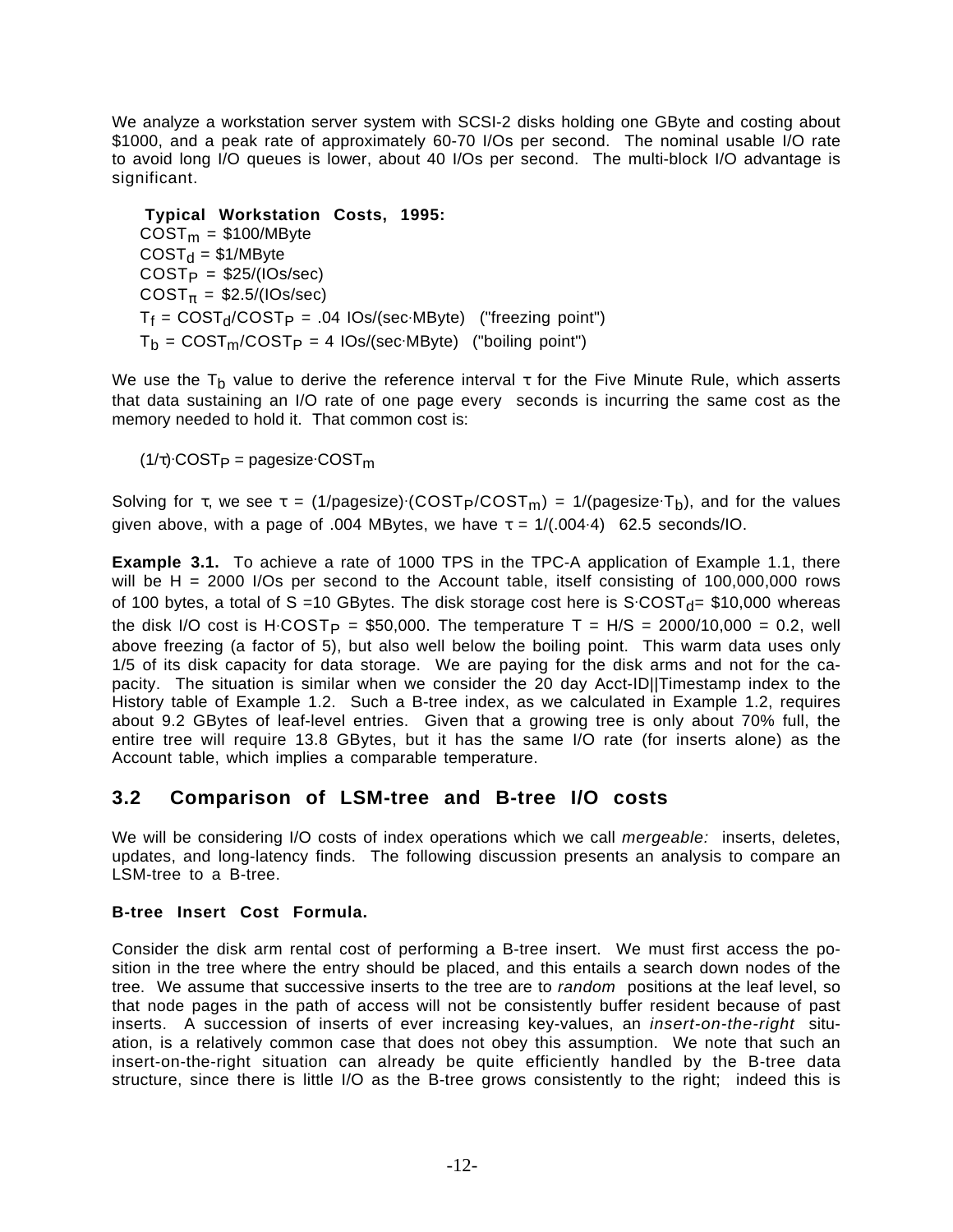the basic situation in which a B-tree load takes place. There are a number of other proposed structures to deal with indexing log records by ever-increasing value [8].

In [21], the effective depth of a B-tree, symbolized by  $D_e$ , was defined to be the average number of pages not found in buffer during a random key-value search down the directory levels of a B-tree. For B-trees of the size used to index Account-ID||Timestamp in Example 1.2, the value for  $D_e$  is typically about 2.

To perform an insert to a B-tree, we perform a key-value search to a leaf level page ( $D_e$  I/Os), update it, and (in the steady state) write out a corresponding dirty leaf page (1 I/O). We can show that the relatively infrequent node splits have an insignificant effect on our analysis, and therefore ignore them. The pages read and written in this process are all random access, with cost COST<sub>P</sub>, so the total I/O cost for a B-tree insert,  $COST<sub>B-ins</sub>$  is given by:

 $(3.1)$  COST<sub>B-ins</sub> = COST<sub>P</sub> $\cdot$ (D<sub>e</sub> + 1)

#### **LSM-tree Insert Cost Formula.**

To evaluate the cost of an insert into the LSM-tree, we need to think in terms of amortization of multiple inserts, since a single insert to the memory component  $C_0$  only occasionally has any I/O effect. As we explained at the beginning of this Section, the performance advantage an LSMtree has over a B-tree is based on two different batching effects. The first is the already mentioned reduced cost of a page I/O,  $COST_{\pi}$ . The second is based on the idea that the delay in merging newly inserted entries into the  $C_1$  tree usually allows time for numerous entries to accumulate in  $C_0$ ; thus several entries will get merged into each  $C_1$  tree leaf page during its trip from disk to memory and back. By contrast, we have been assuming that the B-tree leaf pages are too infrequently referenced in memory for more than one entry insert to take place.

**Definition 3.2.1. The Batch-Merge Parameter M.** To quantify this multiple-entriesper-leaf batching effect, define the parameter M for a given LSM-tree as the average number of entries in the  $C_0$  tree inserted into each single page leaf node of the  $C_1$  tree during the rolling merge. We assert that the parameter M is a relatively stable value characterizing an LSM-tree. In fact, the value for M is determined by index entry size and the ratio in size between the leaf level of the  $C_1$  tree and that of the  $C_0$  tree. We define the following new size parameters:

 $S_e$  = entry (index entry) size in bytes  $S_p$  = page size in bytes  $S_0$  = size in MBytes of C<sub>0</sub> component leaf level  $S_1$  = size in MBytes of C<sub>1</sub> component leaf level.

Then the number of entries to a page is approximately  $S_p/S_e$ , and the fraction of entries of the LSM-tree sitting in component C<sub>0</sub> is  $S_0/(S_0 + S_1)$ , so the parameter M is given by:

$$
(3.2)
$$
 M =  $(S_p/S_e) \cdot (S_0/(S_0 + S_1))$ 

Note that the larger the component  $C_0$  in comparison to  $C_1$ , the larger will be the parameter M. Typical implementations might have  $S_1$  = 40  $S_0$  and the number of entries per disk page,  $S_p/S_e$ , of 200, so that  $M = 5$ . Given the parameter M, we can now give a rough formula for the cost COSTLSM-ins of an entry insert into the LSM-tree. We simply amortize the per-page cost of bringing the C<sub>1</sub> tree leaf node into memory and writing it out again,  $2 \cdot COST_{\pi}$ , over the M inserts that are merged into an  $C_1$  tree leaf node during this time.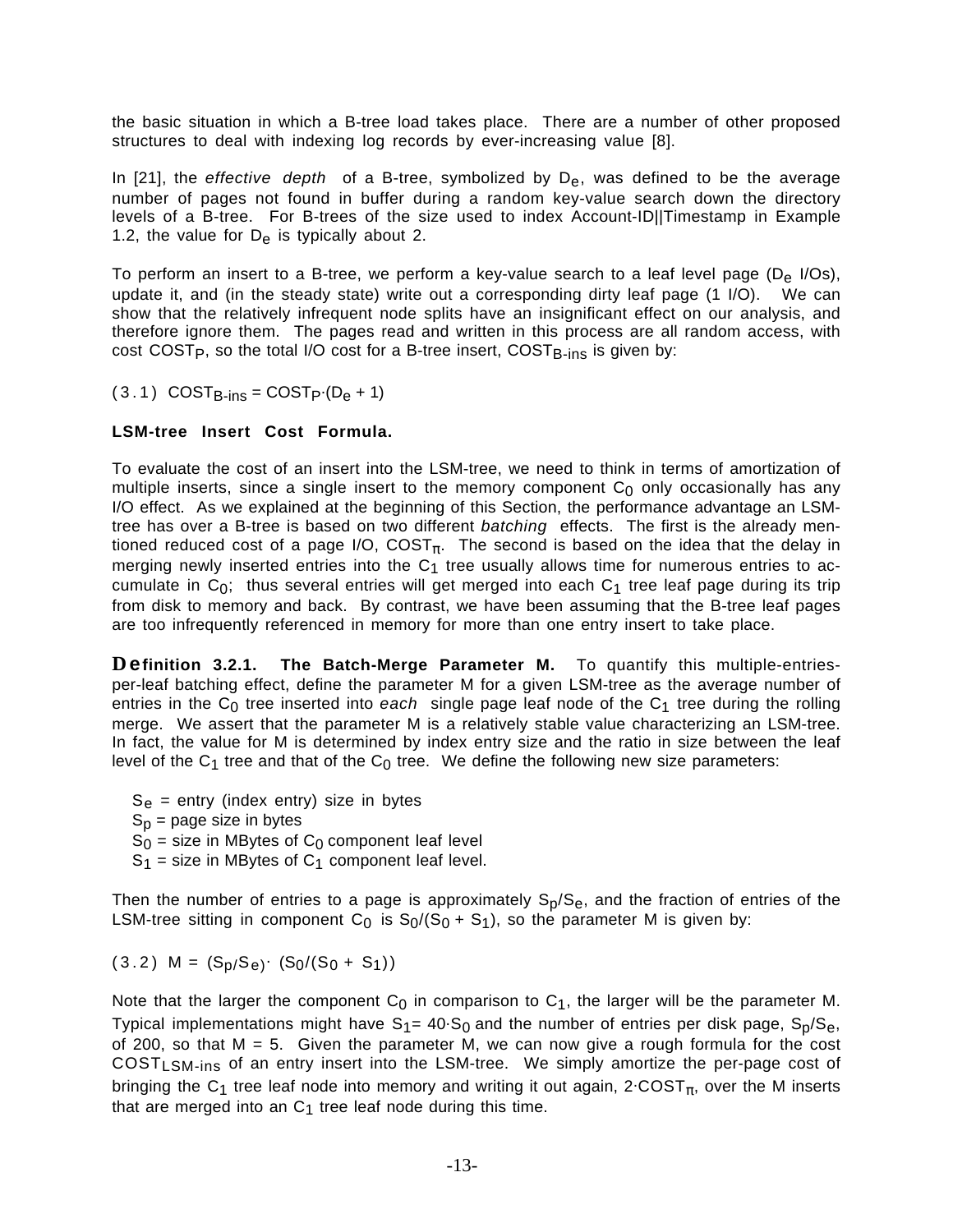### $(3.3)$  COST<sub>LSM-ins</sub> = 2.COST<sub> $\pi$ </sub>/M

Note that we have ignored the relatively insignificant costs associated with I/Os for index updates in both the LSM-tree and B-tree cases.

#### **A Comparison of LSM-tree and B-tree Insert Costs**

If we compare the cost formulas (3.1) and (3.3) for inserts to the two data structures, we see the ratio:

## $(3.4)$  COST<sub>LSM-ins</sub>/COST<sub>B-ins</sub> = K<sub>1</sub> (COST<sub> $\pi$ </sub>/COST<sub>P</sub>) (1/M)

where K<sub>1</sub> is a (near) constant,  $2/(D_e + 1)$ , with a value of approximately 0.67 for index sizes we have been considering. This formula shows that the cost ratio of an insert into the LSM-tree to one in the B-tree is directly proportional to each of two batching effects we have discussed:  $COST<sub>\pi</sub>/COST<sub>P</sub>$ , a small fraction corresponding to the ratio of cost for a page I/O in a multi-page block to a random page I/O, and 1/M, where M is the number of entries batched per page during the rolling merge. Typically the product of the two ratios will give a cost ratio improvement of nearly two orders of magnitude. Naturally, such improvement will only be possible in regimes where the index has a relatively high temperature as a B-tree, so that it is possible to greatly reduce the number of disks when moving to an LSM-tree index.

**Example 3.2.** If we assume that an index of the kind in Example 1.2 takes up 1 GByte of disk space but is required to sit on 10 GBytes to achieve necessary disk arm access rates, then there is certainly room for improvement in saving money on disk arm costs. If the ratio of insert costs given in Equation  $(3.4)$  is  $0.02 = 1/50$ , then the we can shrink the index and disk cost: the LSM-tree will need to take up only 0.7 GBytes on disk because of closely packed entries and reduced disk arm utilization. However, we see that the more efficient LSM-tree can only reduce cost down to what is needed for disk capacity. If we had started with a 1 GByte B-tree which was constrained to sit on 35 GBytes to receive needed disk arm service, the ratio of cost improvement of 1/50 could have been fully realized.

### **3.3 Multi-Component LSM-trees**

The parameter M for a given LSM-tree was defined as the average number of entries in the  $C_0$ tree inserted into each single page leaf node of the  $C_1$  tree during the rolling merge. We have been thinking of the quantity M as being greater than 1 because of the delay period during which new entries can accumulate in the  $C_0$  tree before being merged into nodes of the  $C_1$  tree. However, it should be clear from equation (3.2) that if the  $C_1$  tree were extremely large in comparison to the  $C_0$  tree, or entries were extremely large and fit only a small number to a page, the quantity M might be less than 1. Such a value for M means that on the average more than one  $C_1$  tree page must be brought in and out of memory for each entry which is merged in from the  $C_0$  tree. In the case where M is extremely small in terms of formula (3.4), specifically if  $M < K_1$  · COST $\pi$ /COST<sub>P</sub>, this could even cancel the batching effect of multi-page disk reads, so we would do better to use a normal B-tree for inserts in place of an LSM-tree.

To avoid a small value for M the only course with a two-component LSM-tree is to increase the size of the  $C_0$  component relative to that of  $C_1$ . Consider a two-component LSM-tree of given total leaf entry size S (S =  $S_0$  +  $S_1$ , an approximately stable value), and assume we have a constant rate R in bytes per second of new entry inserts into  $C_0$ . For simplicity, we assume that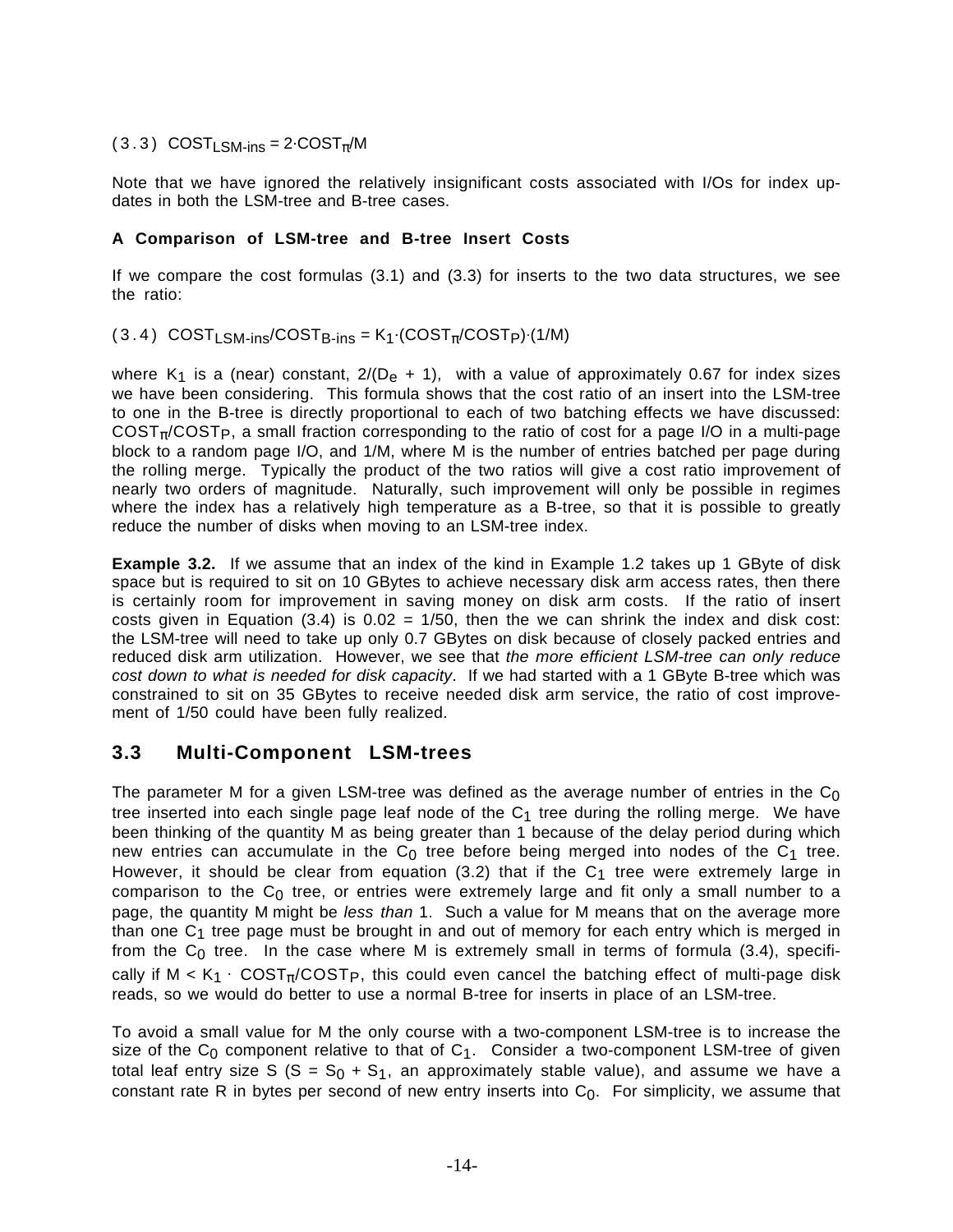no entries inserted into  $C_0$  are deleted before they get out to component  $C_1$ , and therefore entries must migrate out to component  $C_1$  through the rolling merge at the same rate that they are inserted into  $C_0$  to keep the size of  $C_0$  near its threshold size. (Given that the total size S is approximately stable, this also implies that the insertion rate into  $C_0$  must be balanced by a constant deletion rate from  $C_1$ , possibly using a succession of predicate deletes.) As we vary the size of  $C_0$ , we affect the circulation speed of the merge cursor. A constant migration rate out to  $C_1$  in bytes per second requires that the rolling merge cursor move through entries of  $C_0$  at a constant rate in bytes per second, and therefore as the size of  $C_0$  decreases the circulation rate from smallest to largest index values in  $C_0$  will increase; as a result, the I/O rate for multipage blocks in  $C_1$  to perform the rolling merge must also increase. If a  $C_0$  size of a single entry were possible, at this conceptual extreme point we would require a circulation through all multi-page blocks of  $C_1$  for each newly inserted entry, an immense demand on I/O. The approach of merging  $C_0$  and  $C_1$ , rather than accessing relevant nodes of  $C_1$  for each newly inserted entry as is done with the B-tree, would become a millstone around our necks. By comparison, larger size  $C_0$  components will slow down the circulation of the merge cursor and decrease the I/O cost of inserts. However, this will increase the cost of the memory-resident component  $C_0$ .

Now there is a canonical size for  $C_0$  determined by the point at which the total cost of the LSMtree, memory cost for  $C_0$  plus media/disk arm cost for the  $C_1$  component, is minimized. To arrive at this balance, we start with a large  $C_0$  component and pack the  $C_1$  component closely on disk media. If the  $C_0$  component is sufficiently large, we will have a very small I/O rate to  $C_1$ . We can now decrease the size of  $C_0$ , trading off expensive memory for inexpensive disk space, until the I/O rate to service  $C_1$  increases to a point where the disk arms sitting over the  $C_1$ component media are running at full rate. At this point, further savings in memory cost for  $C_0$ will result in increased media cost, as we are required to spread out the  $C_1$  component over fractionally full disks to reduce the disk arm load, and at some point as we continue to shrink  $C_0$ we will reach a minimum cost point. Now it is common in the two component LSM-tree that the canonical size we determine for  $C_0$  will still be quite expensive in terms of memory use. An alternative is to consider adopting an LSM-tree of three or more components. Conceptually, if the size of the  $C_0$  component is so large that the memory cost is a significant factor, then we consider creating another intermediate size disk based component between the two extremes. This will permit us to limit the cost of disk arms while reducing the size of the  $C_0$  component.



**Figure 3.1.** An LSM-tree of K+1 components

In general, an LSM-tree of K+1 components has components  $C_0$ ,  $C_1$ ,  $C_2$ , ...,  $C_{K-1}$  and  $C_K$ , which are indexed tree structures of increasing size; the  $C_0$  component tree is memory resident and all other components are disk resident (but with popular pages buffered in memory as with any disk resident access tree). Under pressure from inserts, there are asynchronous rolling merge processes in train between all component pairs (C<sub>i-1</sub>, C<sub>i</sub>), that move entries out from the smaller to the larger component each time the smaller component,  $C_{i-1}$ , exceeds its threshold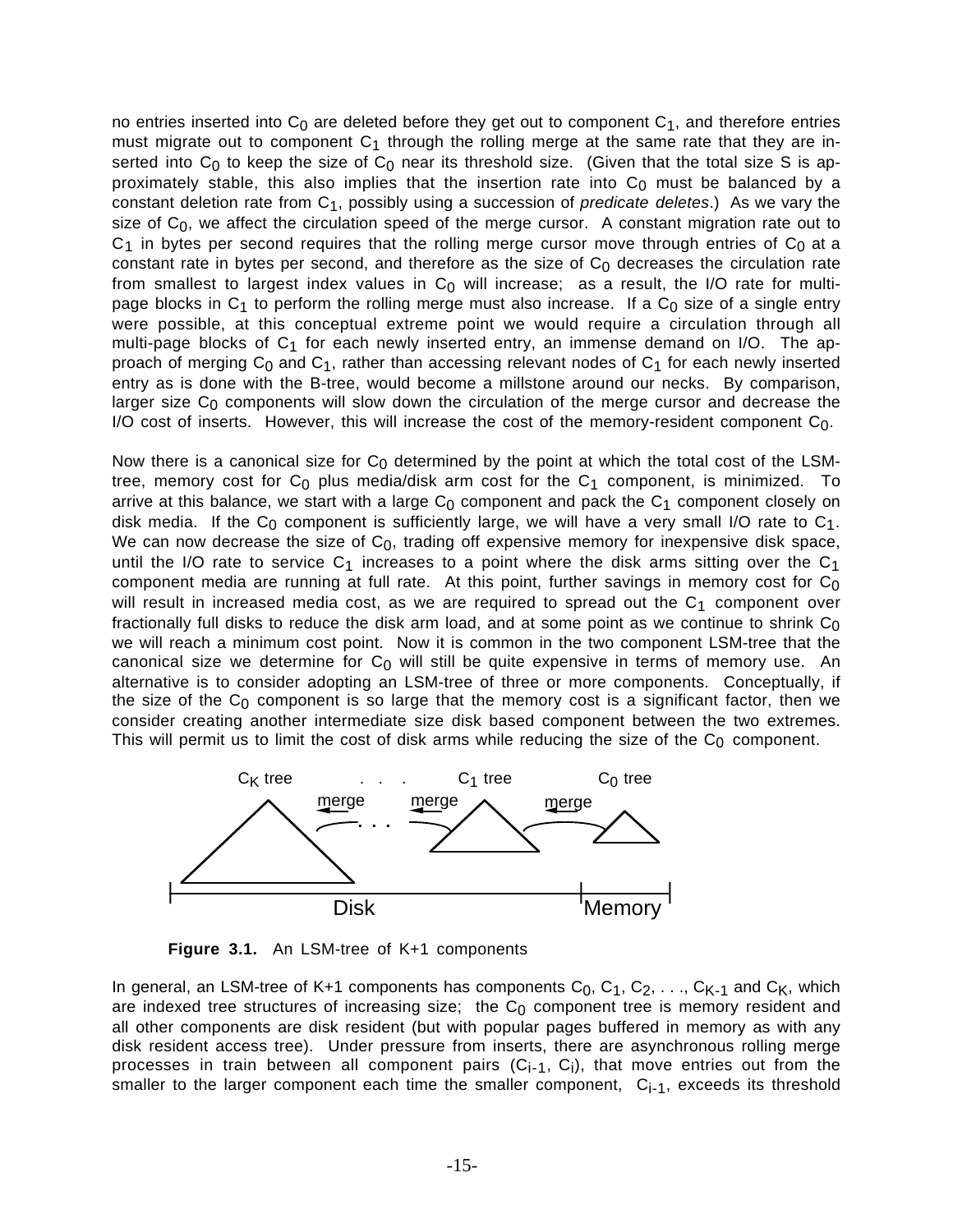size. During the life of a long-lived entry inserted in an LSM-tree, it starts in the  $C_0$  tree and eventually migrates out to the  $C_K$ , through a series of K asynchronous rolling merge steps.

The spotlight here is on performance under insert traffic because we are assuming that the LSM-Tree exists in an insert-mostly environment. LSM-tree finds of three or more components suffer somewhat in performance, typically by one extra page I/O per disk component.

### **3.4 LSM-trees: Component Sizes**

In the current Section, we derive a formula for the I/O cost for inserts into an LSM-tree of several components and demonstrate mathematically how to choose optimal threshold sizes for the various components. An extended Example 3.3 illustrates the system cost for a B-tree, the improved system cost for an LSM-tree of two components, and the greater savings to be had with an LSM-tree of three components.

We define the size of an LSM-tree component, S(C<sub>i</sub>), as the number of bytes of entries it contains at the leaf level; the size of component  $C_i$  is denoted by  $S_i$ ,  $S(C_i)$  =  $S_i$ , and S is the total size of all leaf level entries in all components,  $|S| = \sum_i |S_i|$ . We assume there is some relatively steady rate R of insertion, in bytes per second, to component  $C_0$  of the LSM-tree, and for simplicity that all newly inserted entries live to circulate out to component  $C_K$  by a succession of rolling merge steps. We also assume that each of the components,  $C_0$ ,  $C_1$ , ...,  $C_{K-1}$ , has a size close to a maximum threshold size to be determined by the current analysis. The component  $C_K$ is assumed to have a relatively stable size, because of deletes balancing inserts over some standard time period. The deletes from component  $C_K$  can be thought of as taking place without any addition to the rate of insertion R to component  $C_0$ .

Given an LSM-tree of K components with a fixed total size S and memory component size  $S_0$ , the tree is totally described by the variables  $r_i$ , i = 1,  $\dots$  ,K, representing size ratios between adjacent pairs of components,  $r_i = S_i/S_{i-1}$ , As detailed below, the total page I/O rate to perform all ongoing merge operations between component pairs (C<sub>i-1</sub>, C<sub>i</sub>) can be expressed as a function of R, the rate of insertions into  $C_0$ , and the ratios  $r_i$ . We assume that blocks of the different components are striped across different disk arms in a mixed way to achieve a balance in utilization, so that minimizing H is the same as minimizing the total disk arm cost (at least in any range where disk arms rather than media capacity constitute the gating cost). It is a standard calculus minimization problem to find the values for  $r_i$  which minimize the total I/O rate H for a given R. It turns out that the assumption that the total size S is fixed leads to a rather difficult problem with a somewhat complex recurrence relation between the r<sub>i</sub> values. However, if we make the comparable assumption that the largest component size  $S_K$  is fixed (along with the memory size  $S_0$ ), as we will show in Theorem 3.1, this minimization problem is solved when all of the values r<sub>i</sub> are equal to a single constant value r. We show in Theorem 3.2 the slightly more precise solution relating the  $r_i$  values where the total size S is held constant, and argue that the constant value r for r<sub>i</sub> gives similar results in all areas of real interest. Assuming such a constant value r for all r<sub>i</sub> factors, we have S<sub>i</sub> = r<sup>i.</sup>S<sub>0</sub>. Thus the total size S is given by the sum of the individual component sizes,  $S = S_0 + rS_0 + r^2S_0 + ... + r^{K}S_0$ , and we can solve for r in terms of S and  $S_0$ .

Thus in Theorem 3.1 we show that to minimize the total I/O rate H of a multi-component LSMtree, with fixed  $S_K$ ,  $S_0$ , and insertion rate R, we size intermediate components in a geometric progression between the smallest and largest. We will see, as in the case of a two-component LSM-tree, that if we allow S<sub>0</sub> to vary while R and S<sub>K</sub> remain constant, and express H as a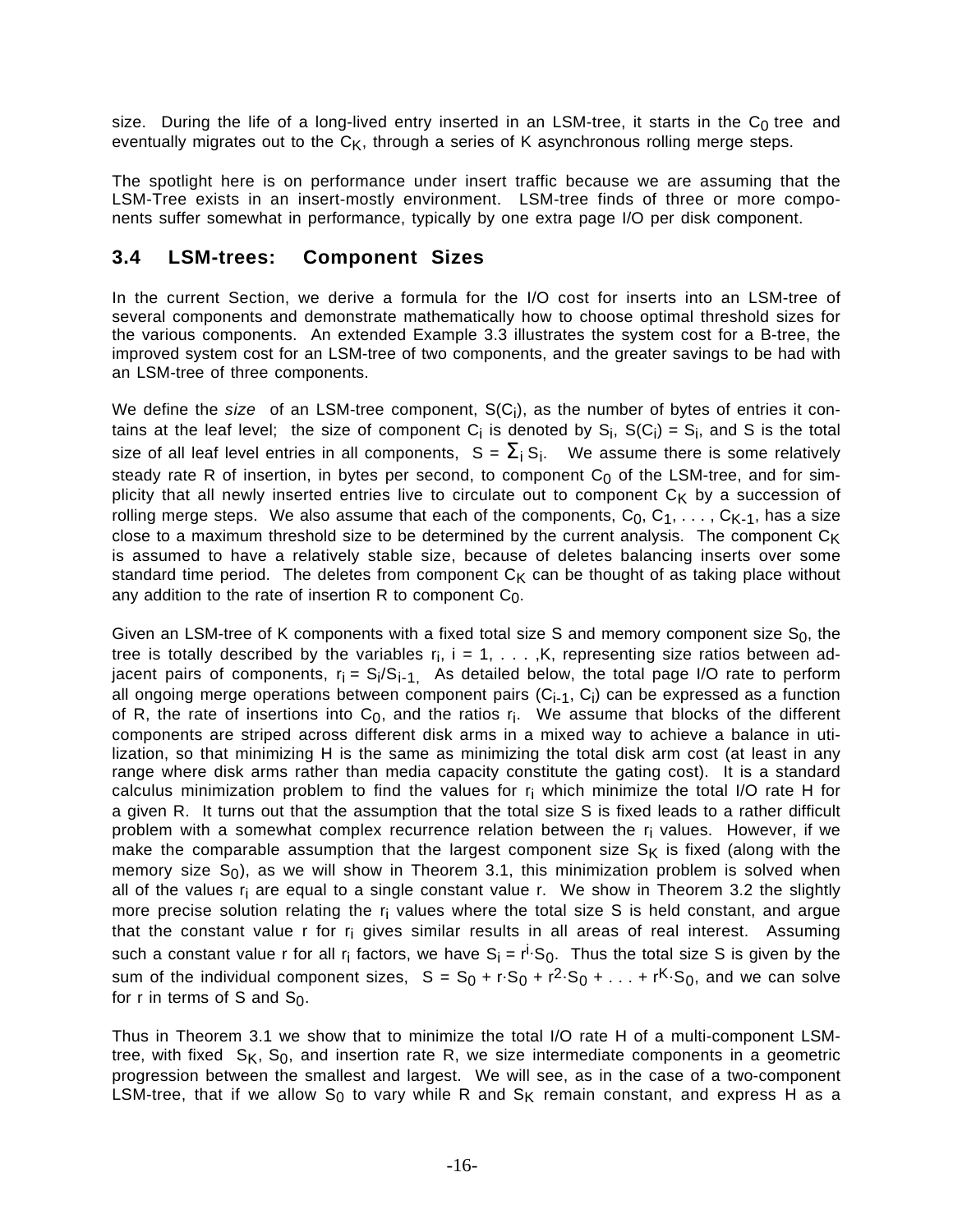function of  $S_0$ , then H increases with decreasing  $S_0$ . We can now minimize the total cost of the LSM-tree, memory plus disk arm cost, by varying the size of  $S_0$ . The appropriate process to arrive at an optimal total cost for a given number of components is illustrated below in Example 3.3. The only remaining free variable in the total cost is the number of components, K+1. We discuss the tradeoffs for this value at the end of the current Section.

**Theorem 3.1.** Given an LSM-tree of K+1 components, with a fixed largest-component size S<sub>K</sub>, insert rate R, and memory component size  $S_0$ , the total page I/O rate H to perform all merges is minimized when the ratios  $r_i = S_i/S_{i-1}$  are all equal to a common value r. Thus the total size S is given by the sum of the individual component sizes,

 $(3.5)$  S = S<sub>0</sub> + r S<sub>0</sub> + r<sup>2</sup> S<sub>0</sub> + . . . + r<sup>K</sup> S<sub>0</sub>,

and we can solve for r in terms of S and  $S_0$ . Similarly, the total page I/O rate H is given by

 $(3.6)$  H =  $(2R/S_p)$   $(K \cdot (1 + r) - 1/2)$ ,

where  $S_p$  is the number of bytes per page.

**Proof.** Since we have assumed that entries are never deleted until they arrive at component  $C_K$ , it is clear in the steady state that the rate R in bytes per second of inserts to  $C_0$  is the same as the rate with which entries migrate by rolling merge out from component  $C_{i-1}$  to component  $C_i$ , for all i,  $0 < i \leq K$ . Consider the case where the component  $C_{i-1}$  is disk resident. Then the merge from C<sub>i-1</sub> to C<sub>i</sub> entails multi-page block reads from component C<sub>i-1</sub> at a rate of R/S<sub>p</sub> pages per second, where  $S_p$  is the number of bytes per page (we derive this from the rate R in bytes per second that entries migrate out from  $C_{i-1}$ , assuming that 100% of all entries encountered are deleted from  $C_{i-1}$ ; other assumptions are possible in a general case). The merge also entails multi-page reads from C<sub>i</sub> at a rate r<sub>i</sub>· R/S<sub>p</sub> pages per second (this follows from the fact that the rolling merge cursor passes over  $r_i = S_i/S_{i-1}$  times as many pages belonging to  $C_i$ as it does pages of  $C_{i-1}$ ). Finally, the merge entails multi-page disk writes at a rate of  $(r_i+1)$ R/S<sub>p</sub> pages per second to write out newly merged data belonging to C<sub>i</sub>. Note that here we are taking into account the enlarged size of the C<sub>i</sub> component resulting from the merge. Summing over all disk resident components C<sub>i</sub>, we have a total rate H of multi-page I/Os in pages per second given by:

$$
(3.7) \quad H = (R/S_p) \ ((2 \cdot r_1 + 2) + (2 \cdot r_2 + 2) + \ldots + (2 \cdot r_{K-1} + 2) + (2 \cdot r_{K} + 1)),
$$

where each term of the form (2·r<sub>i</sub>+k) represents all I/O on component C<sub>i</sub>: r<sub>i</sub>· R/S<sub>p</sub> to read in pages in C<sub>i</sub> for the merge from C<sub>i-1</sub> to C<sub>i</sub>, (r<sub>i</sub> +1) R/S<sub>p</sub> to write out pages in C<sub>i</sub> for that same merge, and R/S<sub>p</sub> to read in pages in C<sub>i</sub> for the merge from C<sub>i</sub> to C<sub>i+1</sub>. Clearly there is no term for  $C_0$  and the term for component  $C_K$  does not have this final addition. Equation (3.7) can be rewritten as:

(3.8) 
$$
H = (2R/Sp) \left(\sum_{1}^{K} r_i + K - \frac{1}{2}\right)
$$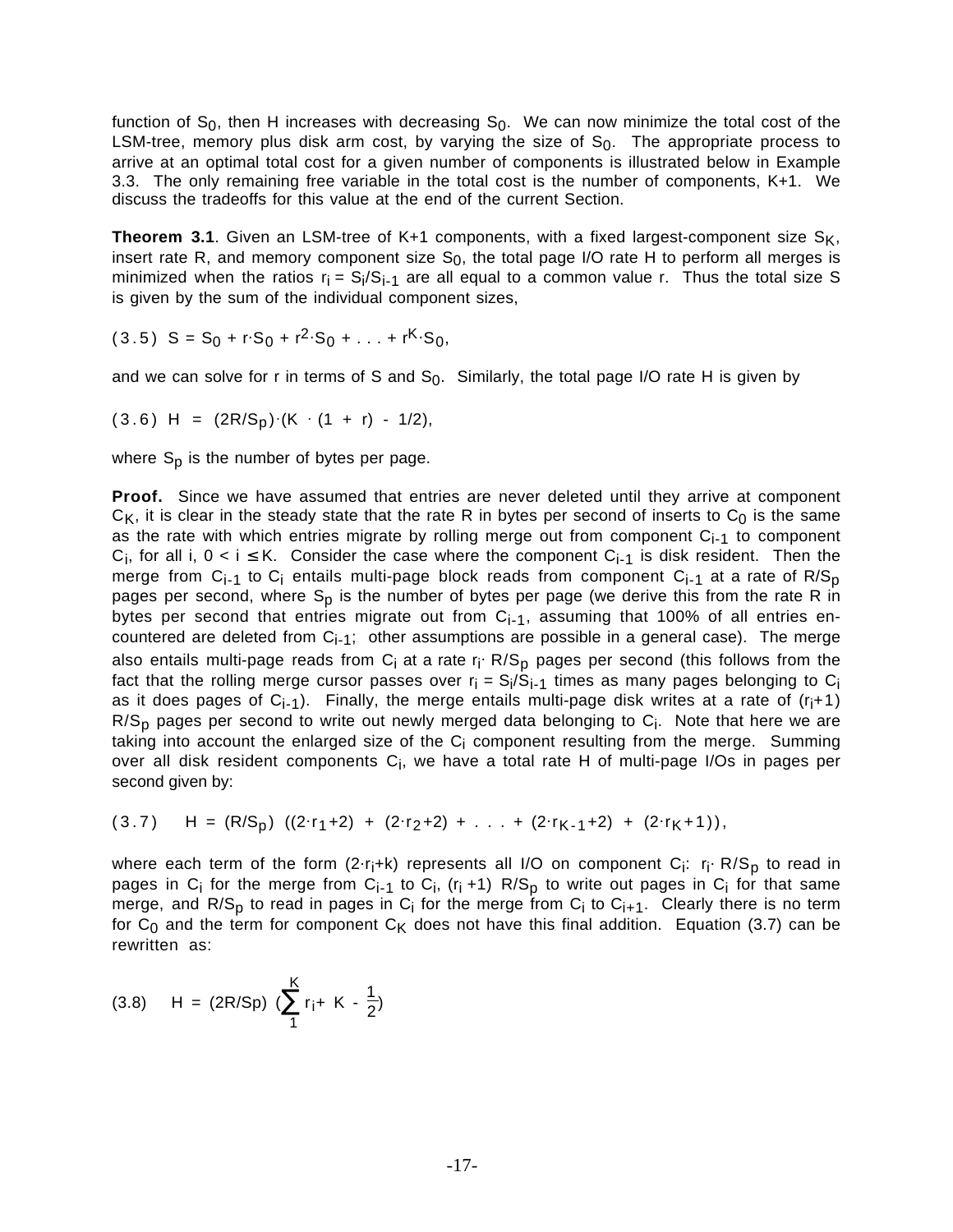We wish to minimize the value of this function under the condition that:  $\prod_{}^{\text{K}}$ 1 r<sub>i</sub> = (S<sub>K</sub>/S<sub>0</sub>)= C, a

constant. To solve this problem, we minimize  $\sum_{}^{\text{K}}$ 1 1  $r_i$ , with the term  $r_K$  replaced by C  $\prod^{K-1}$ r<sub>i</sub>-1. Taking partial derivatives by each of the free variables  $r_j$ ,  $j = 1, \ldots, K$ -1, and equating them to zero, we arrive at a set of identical equations of the form:  $0 = 1 - \frac{1}{r_j}C \prod_{i=1}^{r_j}$ 1 K-1 r<sub>i</sub>-1, which is clearly solved when all r<sub>j</sub> (including r<sub>K</sub>) are equal to  $\,$  C $\cdot$   $\,$   $\prod$  K-1  $r_i^{-1}$ , or  $C^{1/K}$ .

**Theorem 3.2.** We vary the assumptions of Theorem 3.1 to fix the total size S rather than the size  $S_K$  of the largest component. This minimization problem is much more difficult, but can be done using Lagrange multipliers. The results are a sequence of formulas for each r<sub>i</sub> in terms of higher-indexed ri :

1

 $r_{K-1} = r_K + 1$  $r_{K-2}$  =  $r_{K-1}$  +  $1/r_{K-1}$  $r_{K-3}$  =  $r_{K-2}$  + 1/( $r_{K-1}$  $r_{K-2}$ ) . . .

We omit the proof.

As we will see, useful values of  $r_i$  are fairly large, say 20 or more, so the size of the largest component,  $S_K$ , dominates the total size S. Note that in Theorem 3.2 therefore, each  $r_i$  normally differs by only a small fraction from its higher neighbor  $r_{i+1}$ . In what follows, we base or examples on the approximation of Theorem 3.1.

#### **Minimizing Total Cost**

From Theorem 3.1, it can be seen that if we allow  $S_0$  to vary while R and  $S_K$  remain constant and express the total I/O rate H as a function of  $S_0$ , then since r increases with decreasing  $S_0$  by equation (3.5), and H is proportional to r by equation (3.6), clearly H increases with decreasing  $S_0$ . We can now minimize the total cost of the LSM-tree as in the two component case by trading off expensive memory for inexpensive disk. If we calculate the disk media needed to store the LSM-tree and the total I/O rate H that keeps these disk arms fully utilized, this becomes a starting point in our calculation to determine the size for  $S_0$  that minimizes cost. From this point as we further decrease the size of  $C_0$  the cost of disk media goes up in inverse proportion, since we have entered the region where disk arm cost is the limiting factor. Example 3.3, below, is a numerically based illustration of this process for a two and three component LSM-tree. Prior to this example, we offer an analytic derivation for the two component case.

The total cost is the sum of memory cost,  $\text{COST}_{\textsf{m}}\text{-}\text{S}_0$ , and disk cost, itself a maximum over disk storage and I/O costs, here based on multi-page block access rate H in pages per second:

 $\text{COST}_{\text{tot}} = \text{COST}_{\text{m}} \cdot \text{S}_0 + \text{max}[\text{COST}_\text{d} \cdot \text{S}_1, \text{COST}_{\pi} \cdot \text{H}]$ 

Consider the case of two components, so that in equation (3.6),  $K = 1$ ,  $r = S_1/S_0$ . Let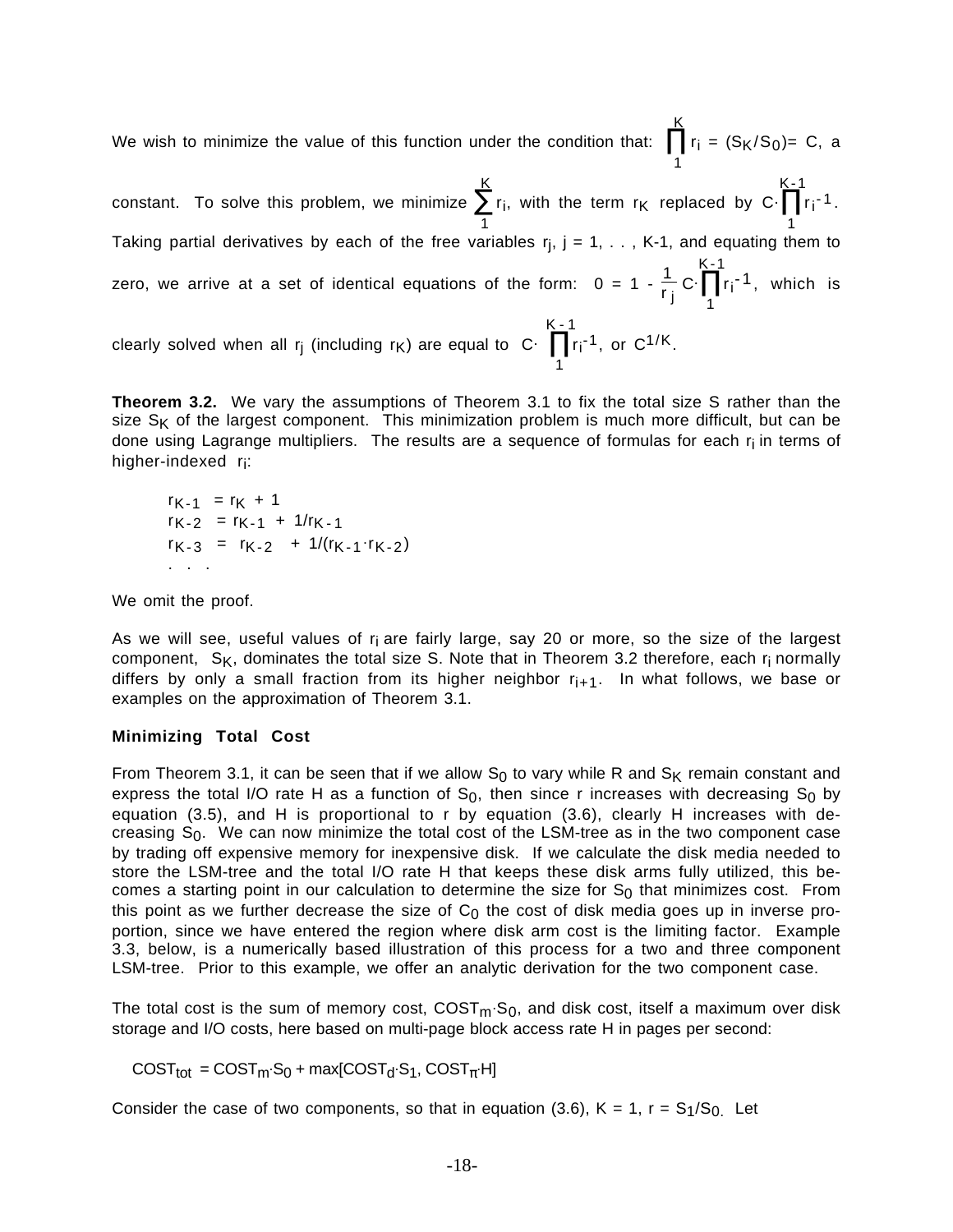$s = (COST_m \cdot S_0)/(COST_d \cdot S_1) = cost of memory relative to storage cost for S_1 data.$ 

 $t = 2 \cdot ((R/S_p)/S_1) \cdot (COST_{\pi}/COST_d)(COST_{\pi}/COST_d)$ 

 $C = COST_{tot}/(COST_d \cdot S_1) =$  total cost relative to storage cost for  $S_1$  data

then, substituting equation (3.6) and simplifying, assuming  $S_0/S_1$  small, we arrive at a close approximation:

 $C \approx s + \text{max}(1, t/s)$ 

The relative cost C is a function of two variables t and s; the variable t is a kind of normalized temperature measuring the basic multi-page block I/O rate required by the application. The variable s represents how much memory we decide to use to implement the LSM-tree. To decide the size of  $S_0$ , the simplest rule would be to follow the line  $s = t$ , on which  $C = s + 1$  and the disk storage and I/O capacities are fully utilized. This rule is cost-minimal for  $t \leq 1$ , but for  $t > 1$ , the locus of minimal-C follows the curve  $s = t^{1/2}$ , on which  $C = 2 \cdot t^{1/2}$ . Putting the result back in dimensional form we obtain, for  $t \geq 1$ :

(3.8)  $\text{COST}_{\text{min}} = 2[(\text{COST}_{\text{m}} \cdot \text{S}_1)(2 \cdot \text{COST}_{\pi} \cdot \text{R/S}_{\text{p}})]^{1/2}$ 

Thus the total cost of the LSM-tree (for  $t \ge 1$ ) is seen to be twice the geometric mean of the (very high) cost of enough memory to hold all the data in the LSM-tree and the (extremely low) cost of disk required to support the multi-page block I/O needed to write its inserts to disk in the cheapest way. Half of this total cost is used for memory for  $S_0$ , the other half for disk for I/O access to  $S_1$ . The cost of disk storage does not show up because t  $>= 1$  ensures that the data is warm enough to make disk I/O predominate over disk storage at the minimum point. Note that asymptotically, the cost goes as  $R^{1/2}$  compared to R for the B-tree, as R ->  $\infty$ .

In the case that  $t \leq 1$ , the cooler case, the minimum cost occurs along  $s = t$ , where  $C = t + 1 <$ 2. This means that the total cost in this case is always less than twice the basic cost of storing S1 on disk. In this case we size disk by its storage requirements, and then use all its I/O capacity to minimize memory use.

**Example 3.3.** We consider the Account-ID||Timestamp index detailed in Example 3.1. The following analysis calculates costs for inserts only, with an insertion rate R of 16,000 bytes per second to the index (1000 16 byte index entries, not counting overhead), resulting in an index of 576 million entries for 20 days of data, or 9.2 GBytes of data.

Using a B-tree to support the index, the disk I/O will be the limiting factor as we saw in Example 3.1 — the leaf-level data is warm. We are required to use enough disk space to provide H = 2,000 random I/Os per second to update random pages at the leaf level (this assumes all directory nodes are memory resident). Using the typical value COST<sub>P</sub> = \$25 from the table of Section 3.1, we find the cost for I/O is  $H \cdot COSTP = $50,000$ . We calculate the cost to buffer upper-level nodes in memory as follows. Assume leaf nodes that are 70% full, 0.7 (4K/16) = 180 entries per leaf node, and therefore the level above the leaf contains about 576 mil- $\text{lion}/180 = 3.2$  million entries pointing to subordinate leaves. If we grant some prefix compression so that we can fit 200 entries to a node at this level, this implies about 16,000 pages of 4 KBytes each, or 64 MBytes, at a cost for memory,  $\text{COST}_{m}$ , of \$100 per MByte, or \$6400. We ignore the relatively insignificant cost of node buffering at levels above this, and say that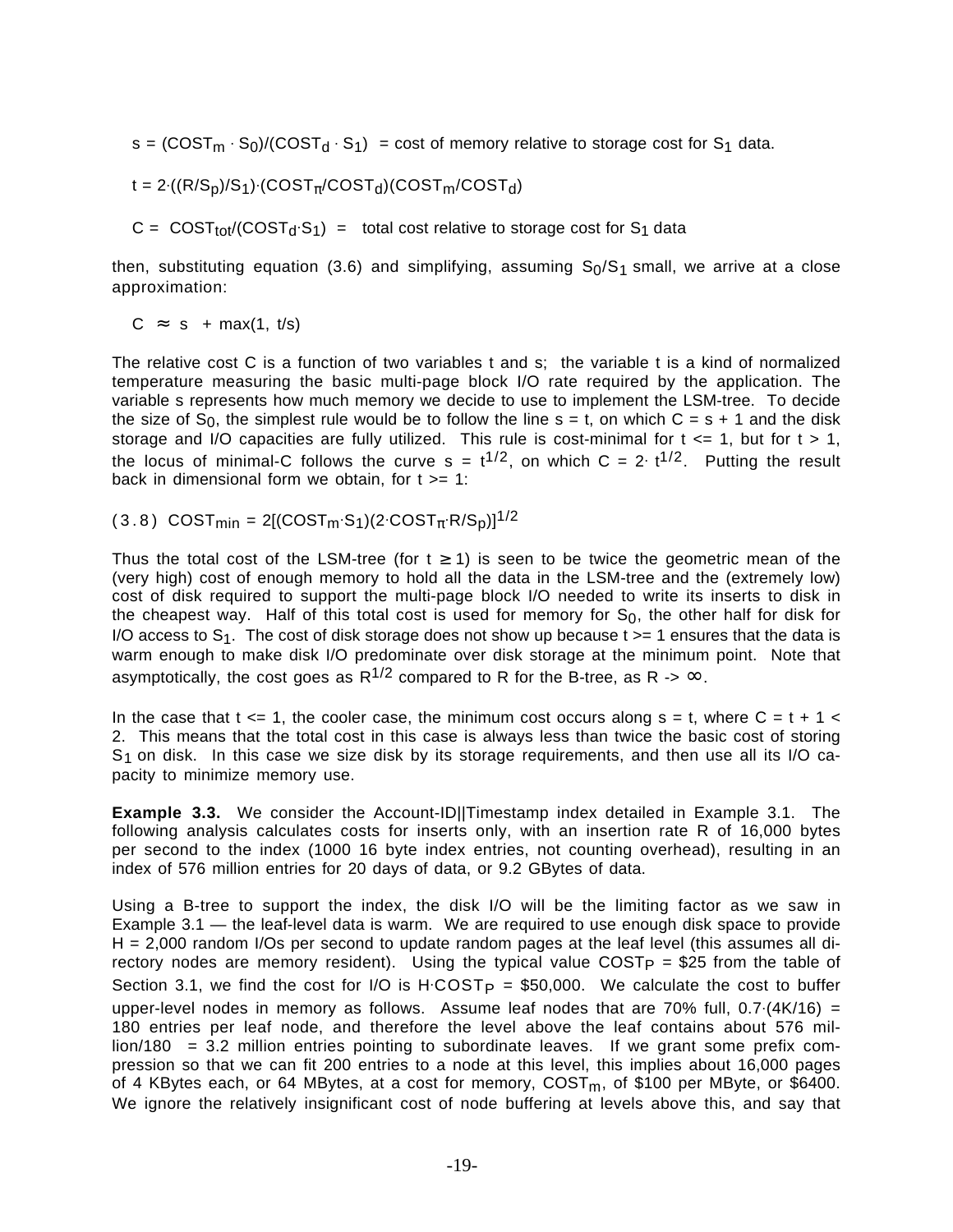the total cost of a B-tree is \$50,000 for disk plus \$6400 for memory, or a total cost of \$56,400.

With an LSM-tree of two components,  $C_0$  and  $C_1$ , we need an  $S_1$  of 9.2 GBytes of disk to store the entries, at a cost of  $\text{COST}_{d} \text{:}S_1 = $9,200$ . We pack this data closely on disk and calculate the total I/O rate H supported by an equal cost in disk arms using multi-page block I/O, as H = 9200/COST $\pi$  = 3700 pages per second. Now in Equation (3.6) we solve for r after setting the total I/O rate H as above, the rate R to 16,000 bytes/second, and  $S_p$  to 4K. From the resulting ratio r =  $S_1/S_0$  = 460 and the fact that  $S_1$  = 9.2 GBytes, we calculate 20 MBytes of memory for  $C_0$ , costing \$2,000. This is the simple  $s = t$  solution, with total cost \$11,200 and full utilization of disk capacity and I/O capability. Since t = .22 is less than 1, this is the optimal solution. We add \$200 for 2 MBytes of memory to contain merging blocks, and arrive at a total cost of \$11,400. This is a significant improvement over the B-tree cost.

Here is a full explanation of the solution. The insert rate of  $R= 16,000$  bytes/second is turned into 4 pages/second that need to be merged from  $C_0$  to  $C_1$ . Since  $C_1$  is 460 times larger than  $C_0$ , the new entries from  $C_0$  are on the average merged into positions 460 entries apart in  $C_1$ . Thus merging a page from  $C_0$  requires reading and writing 460 pages of  $C_1$ , a total of 3680 pages per second. But this is exactly what 9.2 disks provide in multiblock I/O capacity, with each providing 400 pages/sec, 10 times the nominal random I/O rate of 40 pages/second.

Since this example shows full utilization of disk resources with two components, we have no reason to explore the three-component LSM-tree here. A more complete analysis would consider how occasional finds must be performed in the index, and would consider utilizing more disk arms. The following example shows a case where three components provide an improved cost for a pure insert workload.

**Example 3.4.** Consider Example 3.3, with R increased by a factor of 10. Note that the B-tree solution now costs \$500,000 for 500 Gbytes of disk to support an I/O rate H = 20,000 I/Os per second; of this 491 Gbytes will be unutilized. But the B-tree is the same size and we still pay \$6400 to buffer the directory in memory, for a total cost of \$506,400. In the LSM-tree analysis, the increase of R by a factor of 10 means that t increases by the same factor, to 2.2. Since this t is greater than 1, the best 2-component solution will not utililize all the disk capacity. We use equation (3.8) to calculate the minimum cost of \$27,000 for a two-component LSM-tree, half of which pays for 13.5 Gbytes of disk and half for 135 Mbytes of memory. Here 4.3 Gbytes of disk are unutilized. With 2Mbytes of memory for buffers, the total cost is \$27,200.

Here is a full explanation of the two-component solution. The insert rate  $R = 160,000$ bytes/sec is turned into 40 pages/second that need to be merged from  $C_0$  to  $C_1$ . Since  $C_1$  is 68 times larger than  $C_0$ , merging a page from  $C_0$  requires 68 page reads and 68 writes to  $C_1$ , a total of 5450 pages per second. But this is exactly what 13.5 disks provide in multiblock I/O capacity.

With an LSM-tree of three components for the  $R = 160,000$  bytes/second case, the cost of the largest disk component and a cost-balanced I/O rate are calculated as for two components. With  $S_i/S_{i-1}$  = r for i = 1, 2, by Theorem 3.1, we calculate r = 23 and  $S_0$  = 17 MBytes (for memory cost of \$1700) for fully occupied disk arms. The smaller disk component costs just 1/23 of the larger. Now increasing the memory size from this point has no good cost effect, and decreasing the memory size will result in a corresponding factor, squared, increase in the cost of disk. Since the cost for disk is currently a good deal higher than the cost of memory, we do not gain cost effectiveness by memory size reduction. Thus we have an analogous  $s = t$  solution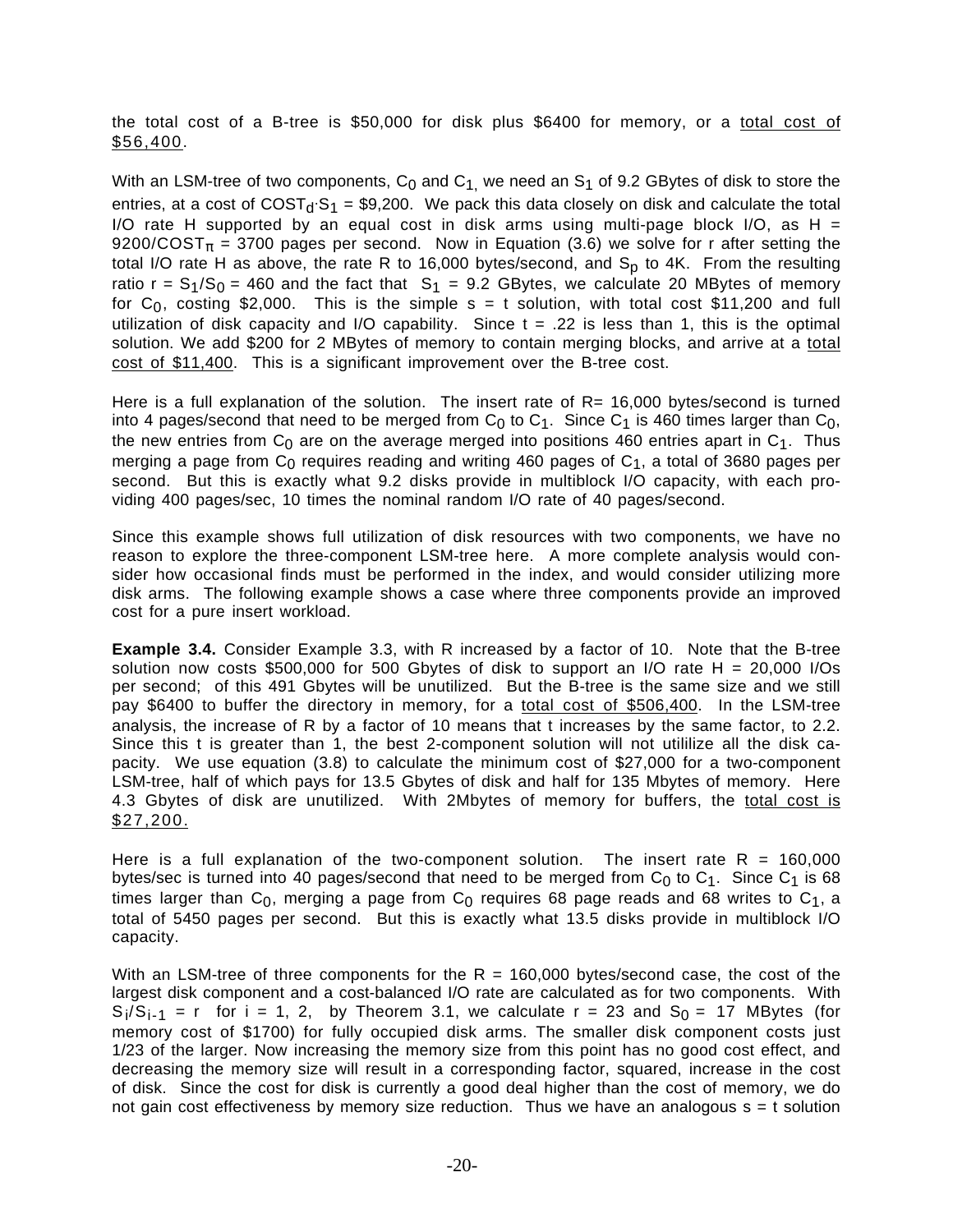in the three-component case. Allowing an additional 4 MBytes of memory for buffering, costing \$400, for the two rolling merge operations, the total cost for a 3 component LSM-tree is therefore \$9,200 for disk plus \$2,100 for memory, or a total cost of \$11,300, a further significant improvement over the cost of a 2-component LSM-tree.

Here is a full explanation of the three-component solution. The in-memory component  $C_0$  has 17 Mbytes, the smaller disk component  $C_1$  is 23 times larger, at 400 Mbytes, and  $C_2$  is 23 times larger than  $C_1$ , at 9.2 Gbytes. Each page of the 40 pages/second of data that must be merged from  $C_0$  to  $C_1$  entails 23 pages of reading and 23 of writing, or 1840 pages per second. Similarly, 40 pages/second are being merged from  $C_1$  to  $C_2$ , each of which requires 23 pages of reads and writes of  $C_2$ . The total of the two I/O rates is 3680, exactly the multiblock I/O capacity of the 9.2 G of disk.

An LSM-tree of two or three components will require more I/O for find operations than the simple B-tree. The largest component in either case will look very much like the corresponding simple B-tree, but in the LSM-tree case we have not paid the \$6,400 for memory for buffering nodes just above the leaf level in the index. Nodes even higher in the tree are relatively so few as to be negligable, and we can assume they are buffered. Clearly we would be willing to pay for buffering all directory nodes if queries to find entries were sufficiently frequent to justify this cost. In the three-component case, we need to consider the  $C_1$  component as well. Since it is 23 times smaller than the largest component, we can easily afford to buffer all of its non-leaf nodes, and this cost should be added in the analysis. The unbuffered leaf access in  $C_1$  entails another additional read for the find in cases where an entry in  $C_2$  is being sought, and there is a decision to be made whether to buffer the directory of  $C_2$ . Thus for the three-component case, there may be a few additional page reads over the two I/Os needed for finds in the simple B-tree (counting one I/O for a page write of a leaf node). For the two-component case, there may be one additional read. If we do buy the memory for the buffering of nodes above leaf level of the LSM-tree components, we can meet the B-tree speed in the two-component case and pay for one extra read only in some cases in the three-component case. The total cost to add buffering in the three-component case would then be \$17,700, still far less than the B-tree. But it may well be better to use this money in other ways: a full analysis should minimize total cost over the workload, including both updates and retrievals.

We have minimized the total I/O needed for merge operations with given  $S_0$  by varying the size ratios  $r_i$ , with the result of Theorem 3.1, and then minimized the total cost by choosing  $S_0$  to achieve best disk arm and media cost. The only remaining variation possible in the LSM-tree is the total number, K+1, of components provided. It turns out that as we increase the number of components the size of  $S_0$  continues to decrease until the point is reached where the ratio r between component sizes reaches the value  $e = 2.71$ ..., or until we reach the cold-data regime. However, we can see from Example 3.4 that successively smaller  $S_0$  components as the number of components increases make less and less difference to total cost; in an LSM-tree of three components, the memory size  $S_0$  has already been reduced to 17 MBytes. Furthermore, there are costs associated with increasing the number of components: a CPU cost to perform the additional rolling merges and a memory cost to buffer the nodes of those merges (which will actually swamp the memory cost of  $C_0$  in common cost regimes). In addition, indexed finds requiring immediate response will sometimes have to perform retrieval from all component trees. These considerations put a strong constraint on the appropriate number of components, and three components are probably the most that will be seen in practice.

### **4. Concurrency and Recovery in the LSM-tree**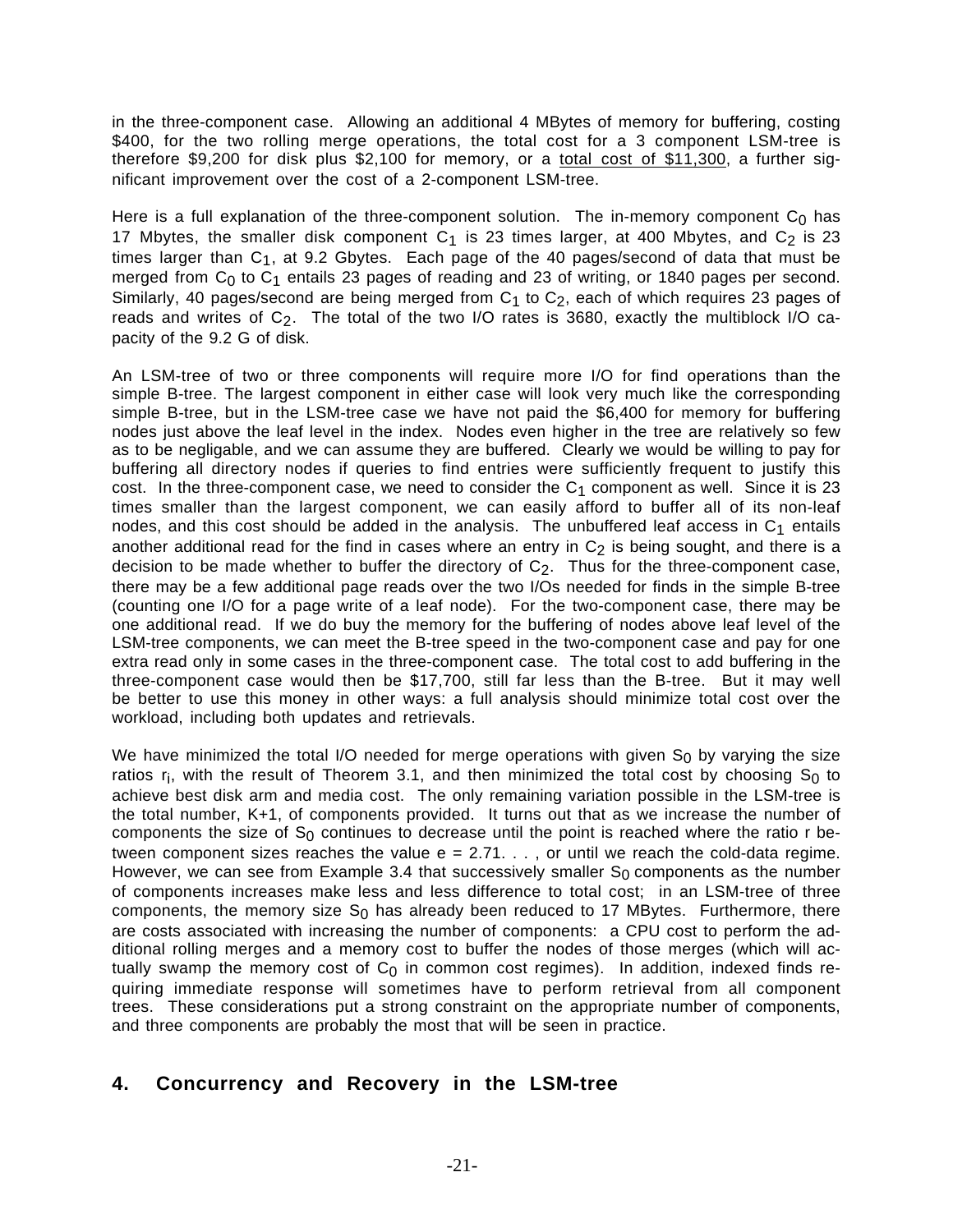In the current Section we investigate the approaches to be used to provide concurrency and recover for the LSM-tree. To accomplish this, we need to sketch a more detailed level of design for the rolling merge process. We leave a formal demonstration of correctness of the concurrency and recovery algorithms for a later work, and try here simply to motivate the design proposed.

## **4.1. Concurrency in the LSM-tree**

In general, we are given an LSM-tree of K+1 components,  $C_0$ ,  $C_1$ ,  $C_2$ , ...,  $C_{K-1}$  and  $C_K$ , of increasing size, where the  $C_0$  component tree is memory resident and all other components are disk resident. There are asynchronous rolling merge processes in train between all component pairs (C<sub>i-1</sub>, C<sub>i</sub>) that move entries out from the smaller to the larger component each time the smaller component, C<sub>i-1</sub>, exceeds its threshold size. Each disk resident component is constructed of page-sized nodes in a B-tree type structure, except that multiple nodes in key sequence order at all levels below the root sit on multi-page blocks. Directory information in upper levels of the tree channels access down through single page nodes and also indicates which sequence of nodes sits on a multi-page block, so that a read or write of such a block can be performed all at once. Under most circumstances, each multi-page block is packed full with single page nodes, but as we will see there are a few situations where a smaller number of nodes exist in such a block. In that case, the active nodes of the LSM-tree will fall on a contiguous set of pages of the multi-page block, though not necessarily the initial pages of the block. Apart from the fact that such contiguous pages are not necessarily the initial pages on the multi-page block, the structure of an LSM-tree component is identical to the structure of the SB-tree presented in [21], to which the reader is referred for supporting details.

A node of a disk-based component C<sub>i</sub> can be individually resident in a single page memory buffer, as when equal match finds are performed, or it can be memory resident within its containing multi-page block. A multi-page block will be buffered in memory as a result of a long range find or else because the rolling merge cursor is passing through the block in question at a high rate. In any event, all non-locked nodes of the C<sub>i</sub> component are accessible to directory lookup at all times, and disk access will perform lookaside to locate any node in memory, even if it is resident as part of a multi-page block taking part in the rolling merge. Given these considerations, a concurrency approach for the LSM-tree must mediate three distinct types of physical conflict.

- (i) A find operation should not access a node of a disk-based component at the same time that a different process performing a rolling merge is modifying the contents of the node.
- (ii) A find or insert into the  $C_0$  component should not access the same part of the tree that a different process is simultaneously altering to perform a rolling merge out to  $C_1$ .
- (iii) The cursor for the rolling merge from C<sub>i-1</sub> out to C<sub>i</sub> will sometimes need to *move past* the cursor for the rolling merge from  $C_i$  out to  $C_{i+1}$ , since the rate of migration out from the component C<sub>i-1</sub> is always at least as great as the rate of migration out from C<sub>i</sub> and this implies a faster rate of circulation of the cursor attached to the smaller component  $C_{i-1}$ . Whatever concurrency method is adopted must permit this passage to take place without one process (migration out to C<sub>i</sub>) being blocked behind the other at the point of intersection (migration out *from* C<sub>i</sub>).

Nodes are the unit of locking used in the LSM-tree to avoid physical conflict during concurrent access to disk based components. Nodes being updated because of rolling merge are locked in write mode and nodes being read during a find are locked in read mode; methods of directory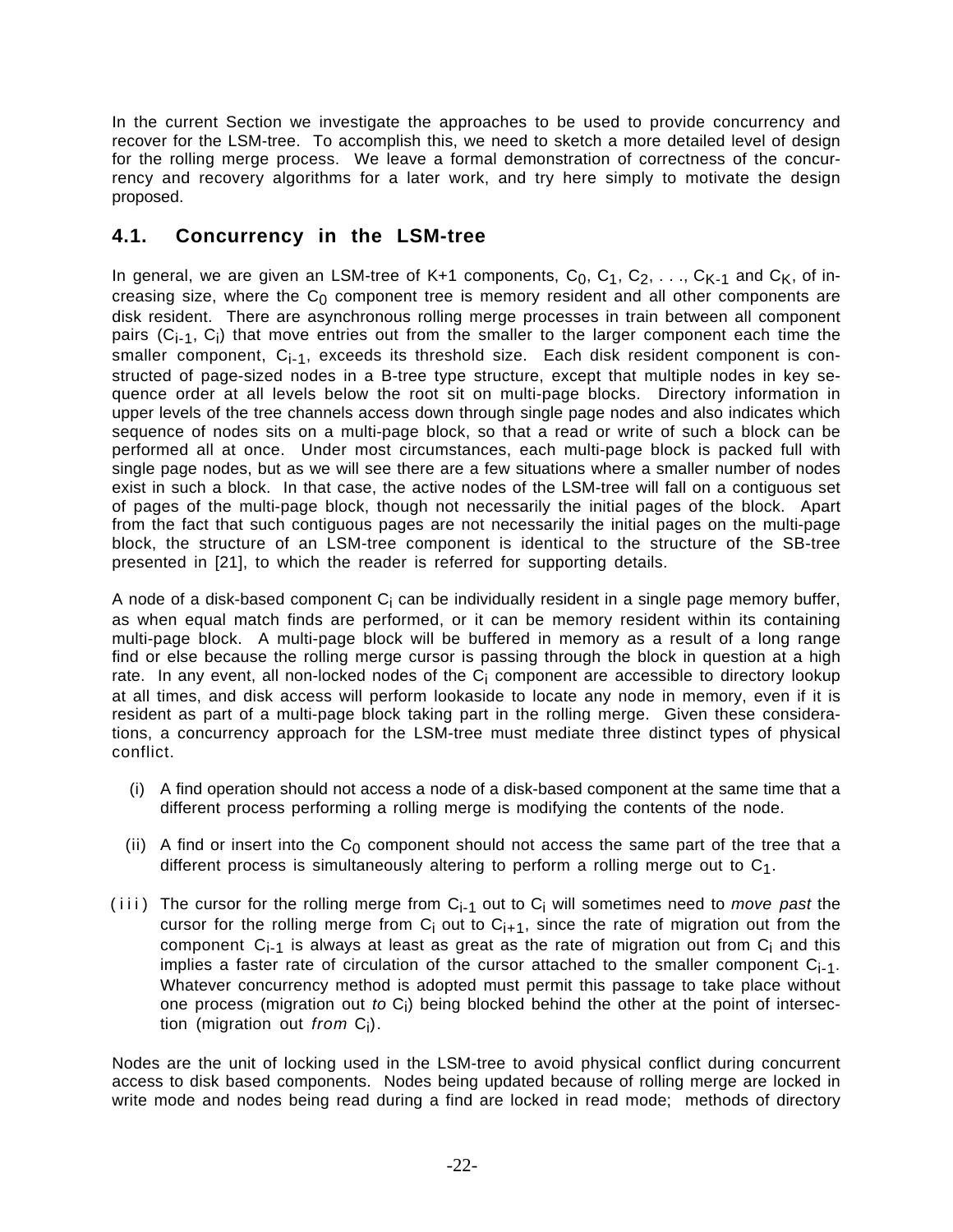locking to avoid deadlocks are well understood (see, for example, [3]). The locking approach taken in  $C_0$  is dependent on the data structure used. In the case of a (2-3)-tree, for example, we could write lock a subtree falling below a single (2-3)-directory node that contains all entries in the range affected during a merge to a node of  $C_1$ ; simultaneously, find operations would lock all (2-3)-nodes on their access path in read mode so that one type of access will exclude another. Note that we are only considering concurrency at the lowest physical level of multi-level locking, in the sense of [28]. We leave to others the question of more abstract locks, such as key range locking to preserve transactional isolation, and avoid for now the problem of phantom updates; see [4], [14] for a discussion. Thus read-locks are released as soon as the entries being sought at the leaf level have been scanned. Write locks for (all) nodes under the cursor are released following each node merged from the larger component. This gives an opportunity for a long range find or for a faster cursor to pass a relatively slower cursor position, and thus addresses point (iii) above..

Now assume we are performing a rolling merge between two disk based components, migrating entries from C<sub>i-1</sub>, which we refer to as the *inner component* of this rolling merge, out to C<sub>i</sub>, which we refer to as the outer component. The cursor always has a well-defined inner component position within a leaf-level node of  $C_{i-1}$ , pointing to the next entry it is about to migrate out to C<sub>i</sub>, and simultaneously a position in each of the higher directory levels of C<sub>i-1</sub> along the path of access to the leaf level node position. The cursor also has an outer component position in Ci , both at the leaf level and at upper levels along the path of access, corresponding to an entry it is about to consider in the merge process. As the merge cursor progresses through successive entries of the inner and outer components, new leaf nodes of C<sub>i</sub> created by the merge are immediately placed in left-to-right sequence in a new buffer resident multi-page block. Thus the nodes of the C<sub>i</sub> component surrounding the current cursor position will in general be split into two partially full multi-page block buffers in memory: the "emptying" block whose entries have been depleted but which retains information not yet reached by the merge cursor, and the "filling" block which reflects the result of the merge up to this moment but is not yet full enough to write on disk. For concurrent access purposes, both the emptying block and the filling block contain an integral number of page-sized nodes of the  $C_1$  tree which simply happen to be buffer resident. During merge step operations restructuring individual nodes, the nodes involved are locked in write mode, blocking other types of concurrent access to the entries.

In the most general approach to a rolling merge, we may wish to retain certain entries in the component C<sub>i-1</sub> rather than migrating all entries out to C<sub>i</sub> as the cursor passes over them. In this case, the nodes in the  $C_{i-1}$  component surrounding the merge cursor will also be split into two buffer resident multi-page blocks, the "emptying" block that contains nodes of  $C_{i-1}$  that the merge cursor has not yet reached, and the "filling" block with nodes, placed left-to-right, that contain entries recently passed over by the merge cursor and retained in component Ci-1. In this most general case then, the merge cursor position is affecting four different nodes at any one time: the inner and outer component nodes in the emptying blocks where the merge is about to occur and the inner and outer component nodes in the filling blocks where new information is being written as the cursor progresses. Clearly these four nodes may all be less than completely full at any moment, and the same is true of the containing blocks. We take write locks on all four nodes during the time the merge is actually modifying the node structures and release these locks at quantized instants to allow a faster cursor to pass by; we choose to release locks each time a node in the emptying block in the outer component has been completely depleted, but the other three nodes will generally be less than full at that time. This is all right, since we can perform all operations of access on a tree with nodes that are less than completely full as well as blocks that are less than completely full with nodes. The case where one cursor passes another requires particularly careful thought, because in general the cursor position of the rolling merge being bypassed will be invalidated on its inner component, and provision must be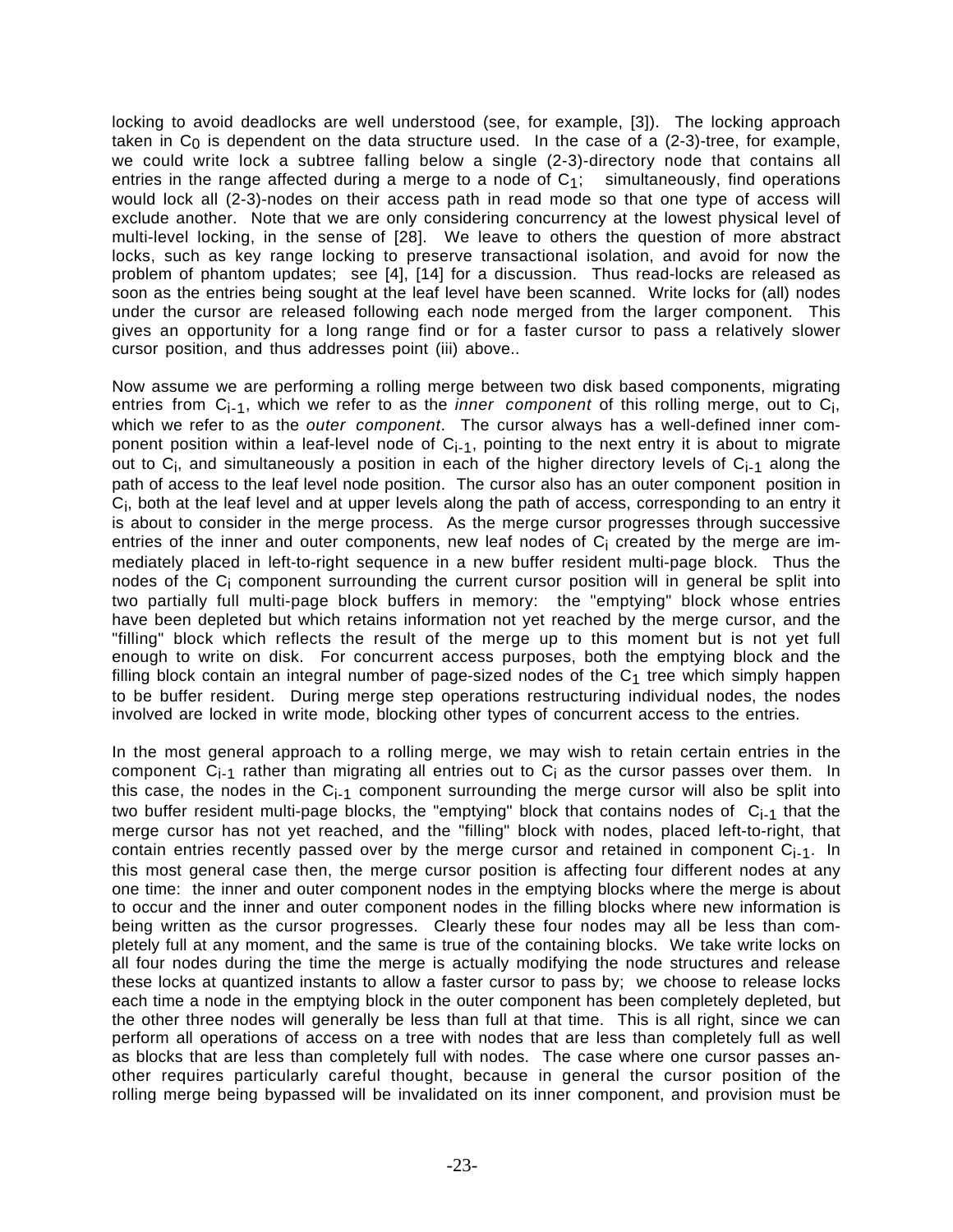made to reorient the cursor. Note that all of the above considerations also apply at various directory levels of both components where changes occur because of the moving cursor. High level directory nodes will not normally be memory resident in a multi-page block buffer, however, so a somewhat different algorithm must be used, but there will still be a "filling" node and an "emptying" node at every instant. We leave such complex considerations for later work, after an implementation of the LSM-tree has provided additional experience.

Up to now we haven't taken any special account of the situation where the rolling merge under consideration is directed from the inner component  $C_0$  to the outer  $C_1$  component. In fact, this is a relatively simple situation by comparison with a disk-based inner component. As with all such merge steps, one CPU should be totally dedicated to this task so that other accesses are excluded by write locks for a short a time as possible. The range of  $C_0$  entries to be merged should be pre-calculated and a write lock taken on this entry range in advance by the method already explained. Following this, CPU time is saved by deleting entries from the  $C_0$  component in a batch fashion, without attempts to rebalance after each individual entry delete; the  $C_0$  tree can be fully rebalanced after the merge step is complete.

### **4.2. Recovery in the LSM-tree**

As new entries are inserted into the  $C_0$  component of the LSM-tree, and the rolling merge processes migrates entry information out to successively larger components, this work takes place in memory buffered multi-page blocks. As with any such memory buffered changes, the work is not resistant to system failure until it has been written to disk. We are faced with a classical recovery problem: to reconstruct work that has taken place in memory after a crash occurs and memory is lost. As we mentioned at the beginning of Chapter 2, we don't need to create special logs to recover index entries on newly created records: transactional insert logs for these new records are written out to a sequential log file in the normal course of events, and it is a simple matter to treat these insert logs (which normally contain all field values together with the RID where the inserted record has been placed) as a logical base for reconstructing the index entries. This new approach to recover an index must be built into the system recovery algorithm, and may have the effect of extending the time before storage reclamation for such transactional History insert logs can take place, but this is a minor consideration.

To demonstrate recovery of the LSM-tree index, it is important that we carefully define the form of a checkpoint and demonstrate that we know where to start in the sequential log file, and how to apply successive logs, so as to deterministically replicate updates to the index that need to be recovered. The scheme we use is as follows. When a checkpoint is requested at time  $T_0$ , we complete all merge steps in operation so that node locks are released, then postpone all new entry inserts to the LSM-tree until the checkpoint completes; at this point we create an LSMtree checkpoint with the following actions.

- o We write the contents of component  $C_0$  to a known disk location; following this, entry inserts to  $C_0$  can begin again, but merge steps continue to be deferred.
- o We flush to disk all dirty memory buffered nodes of disk based components.
- o We create a special checkpoint log with the following information:
	- o The Log Sequence Number, LSN<sub>0</sub>, of the last inserted indexed row at time  $T_0$
	- o The disk addresses of the roots of all components
	- o The location of all merge cursors in the various components
	- o The current information for dynamic allocation of new multi-page blocks.

Once this checkpoint information has been placed on disk, we can resume regular operations of the LSM-tree. In the event of a crash and subsequent restart, this checkpoint can be located and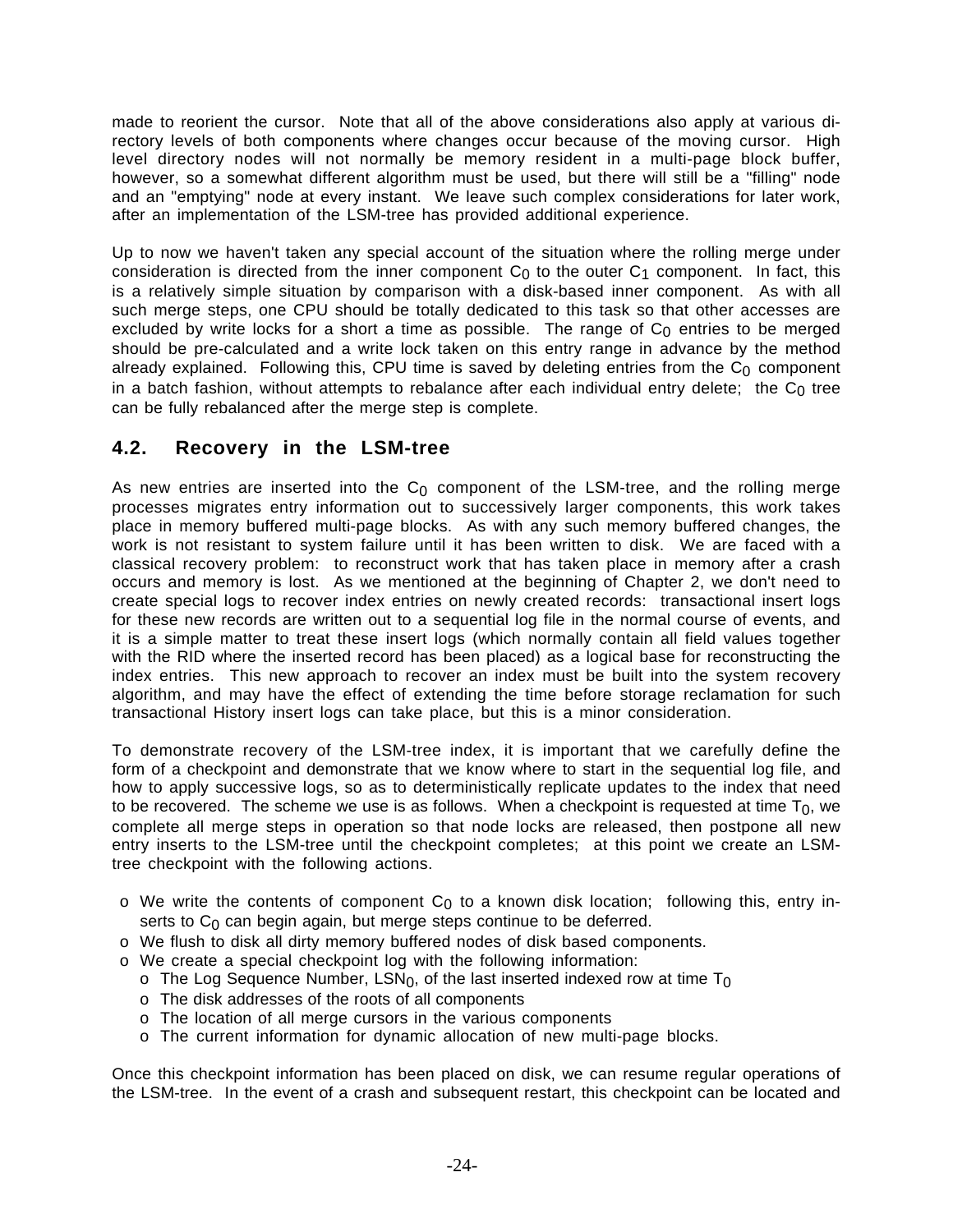the saved component  $C_0$  loaded back into memory, together with the buffered blocks of other components needed to continue rolling merges. Then logs starting with the first LSN after  $LSN<sub>0</sub>$ are read into memory and have their associated index entries entered into the LSM-tree. As of the time of the checkpoint, the positions of all disk-based components containing all indexing information were recorded in component directories starting at the roots, whose locations are known from the checkpoint log. None of this information has been wiped out by later writes of multi-page disk blocks since these writes are always to new locations on disk until subsequent checkpoints make outmoded multi-page blocks unnecessary. As we recover logs of inserts for indexed rows, we place new entries into the  $C_0$  component; now the rolling merge starts again, overwriting any multi-page blocks written since the checkpoint, but recovering all new index entries, until the most recently inserted row has been indexed and recovery is complete.

This recovery approach clearly works, and its only drawback is that there is a possibly large pause while various disk writes take place during the checkpoint process. This pause is not terribly significant, however, since we can write the  $C_0$  component to disk in a short period and then resume inserts to the  $C_0$  component while the rest of the writes to disk complete; this will simply result in a longer than usual latency period during which index entries newly inserted to  $C_0$  are not merged out to larger disk-based components. Once the checkpoint is complete, the rolling merge process can catch up on work it has missed. Note that the last piece of information mentioned in the checkpoint log list above was the current information for dynamic allocation of new multi-page blocks. In the case of a crash, we will need to figure out in recovery what multi-page blocks are available in our dynamic disk storage allocation algorithm. This is clearly not a difficult problem; in fact a more difficult problem of garbage collecting fragmented information within such a block had to be solved in [23].

Another detail of recovery has to do with directory information. Note that as the rolling merge progresses, each time a multi-page block or a higher level directory node is brought in from disk to be emptied it must immediately be assigned a new disk position in case a checkpoint occurs before the emptying is completed and remaining buffered information must be forced out to disk. This means that the directory entries pointing down to the emptying nodes must be immediately corrected to point to the new node locations. Similarly we must immediately assign a disk position for newly created nodes so that directory entries in the tree will be able to point immediately to the appropriate position on disk. At every point we need to take care that directory nodes containing pointers to lower-level nodes buffered by a rolling merge are also buffered; only in this way can we make all necessary modifications quickly so that a checkpoint will not be held up waiting for I/Os to correct directories. Furthermore, after a checkpoint occurs and the multi-page blocks are read back into memory buffers to continue the rolling merge, all the blocks involved must be assigned to a new disk position, and thus all directory pointers to subsidiary nodes must be corrected. If this sounds like a great deal of work the reader should recall that there is no additional I/O necessary and the number of pointers involved is probably only about 64 for each block buffered. Furthermore these changes should be amortized over a large number of merged nodes, assuming that the checkpoints are only taken frequently enough to keep recovery time from growing beyond a few minutes; this implies a few minutes of I/O between checkpoints.

## **5. Cost-Performance Comparisons with Other Access Methods**

In our introductory Example 1.2, we considered a B-tree for the Acct-ID||Timestamp index on the History file because it is the most common disk-based access method used in commercial systems. What we wish to show now is that no other disk indexing structure consistently gives superior I/O performance. To motivate this statement, we argue as follows.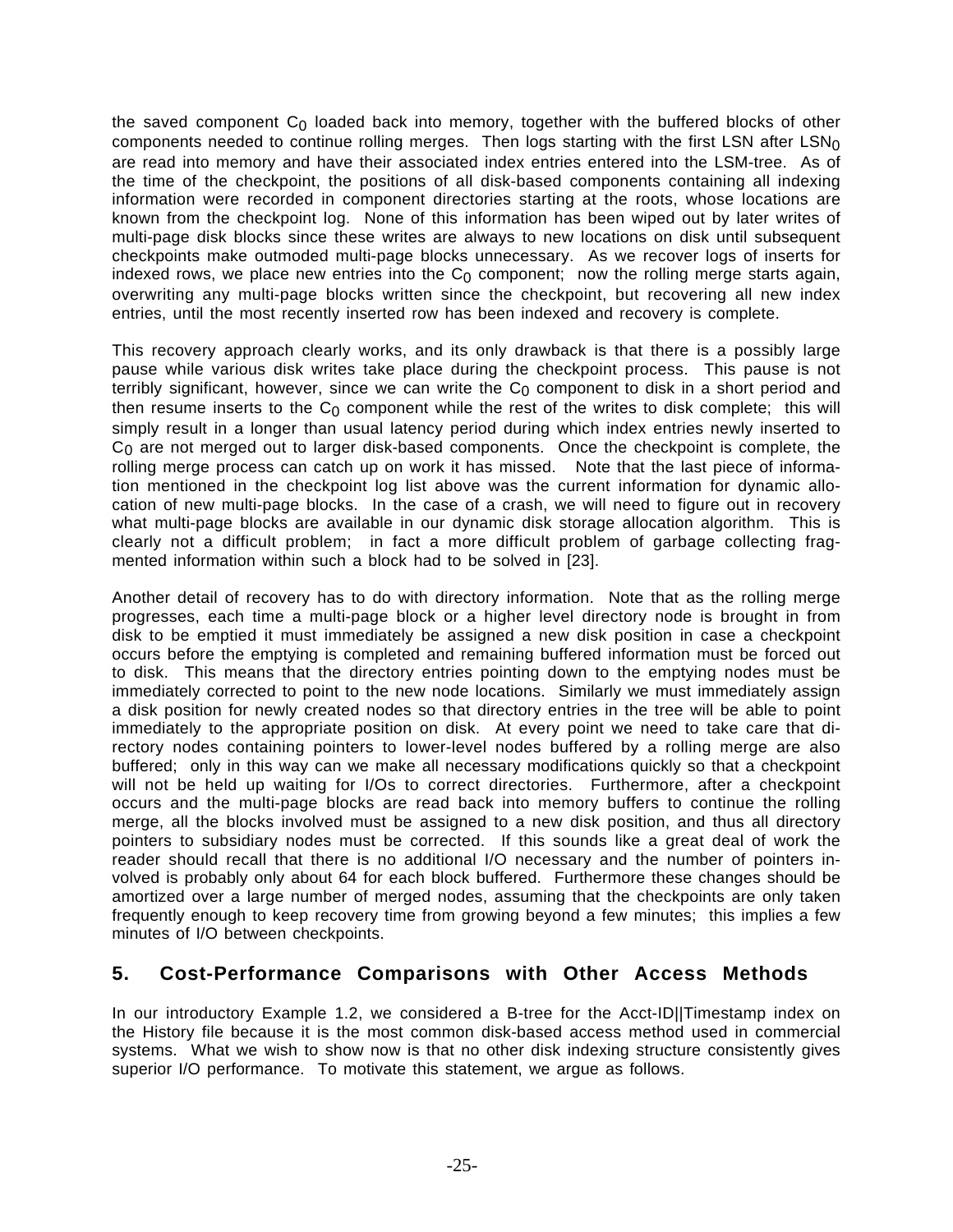Assume we are dealing with an arbitrary indexing structure. Recall that we calculated the number of entries in the Acct-ID||Timestamp index by assuming they were generating 1000 entries per second over a 20 day period of accumulation with eight hour days. Given index entries 16 bytes in length (4 bytes for the Acct-ID, 8 bytes for the timestamp, and 4 bytes for the History row RID) this implies 9.2 GBytes of entries or about 2.3 million 4 KByte pages of index, even if there is no wasted space. None of these conclusions are subject to change because of the specific choice of index method. A B-tree will have a leaf level with a certain amount of wasted space together with upper level directory nodes, whereas an extendible hash table will have a somewhat different amount of wasted space and no directory nodes, but both structures must contain 9.2 GBytes of entries as calculated above. Now to perform an insert of a new index entry into an index structure, we need to calculate the page on which the entry is to be inserted and make sure that page is memory resident. The question naturally arises: Are newly inserted entries generally placed in an arbitrary position among all 9.2 GBytes of index entries that are already present? The answer, for most classical acccess method structures, is Yes.

**Definition 5.1**. We say that the index structure of a disk based access method has the property of being a Continuum Structure if the indexing scheme provides for immediate placement of a newly inserted index entry in its ultimate collation order, based on key-value, with all other entries already present.

Recall that successive transactions in the TPC benchmark application have Acct-ID values generated at random from each of 100,000,000 possible values. By Definition 1.1, each new entry insert of an Acct-ID||Timestamp index will be placed in a pretty much random position on one of 2.3 million pages of entries that already exist. In a B-tree, for example, the 576,000,000 accumulated entries will contain on the average 5.76 entries for each Acct-ID; presumably each entry with the same Acct-ID has a distinct Timestamp. Each new entry insert will therefore be placed on the right of all entries with the same Acct-ID. But this still leaves 100,000,000 points of insert randomly chosen, which certainly implies that each new insert will be on a random one of the 2.3 million pages of existing entries. In an extendible hashing scheme [9], by contrast, new entries have a collation order calculated as a hash value from the Acct-ID||Timestamp key-value, and clearly any placement of a new entry in sequence with all entries already present is equally likely.

Now 2.3 million pages is the minimum number on which the 9.2 GBytes of entries of a Continuum Structure can sit, and given 1000 inserts per second, each page of such a Structure is accessed for a new insert about once every 2,300 seconds; by the Five Minute Rule it is uneconomical to keep all these pages buffered. If we consider larger nodes to hold the entries as in the Bounded Disorder file [16], this provides no advantage, for although there is a greater frequency of reference, the cost of memory to buffer the node is also greater and the two effects cancel. In general, then, a page is read into memory buffer for an entry insert and must later be dropped from buffer to make room for other pages. In transactional systems that update disk pages in place before dropping them from buffer, this update requires a second I/O for each index insert. Thus we are able to state that a Continuum Structure that does not defer updates will require at least two I/Os for each index insert, approximately the same as a B-tree.

Most existing disk-based access methods are Continuum structures, including B-trees [5] and its large number of variants such as SB-trees [21], Bounded Disorder Files [16], various types of hashing schemes such as extendible hashing [9], and a myriad others. However, there are a few access methods which migrate their entries from one segment to another: MD/OD R-Trees of Kolovson and Stonebraker ([15]) and Time-Split B-trees of Lomet and Salzberg  $(17)$ ,  $[18]$ ). The Differential File approach  $[25]$  also collects up changes in a small component, later performing updates to the full-sized structure. We will consider these structures in a bit more depth.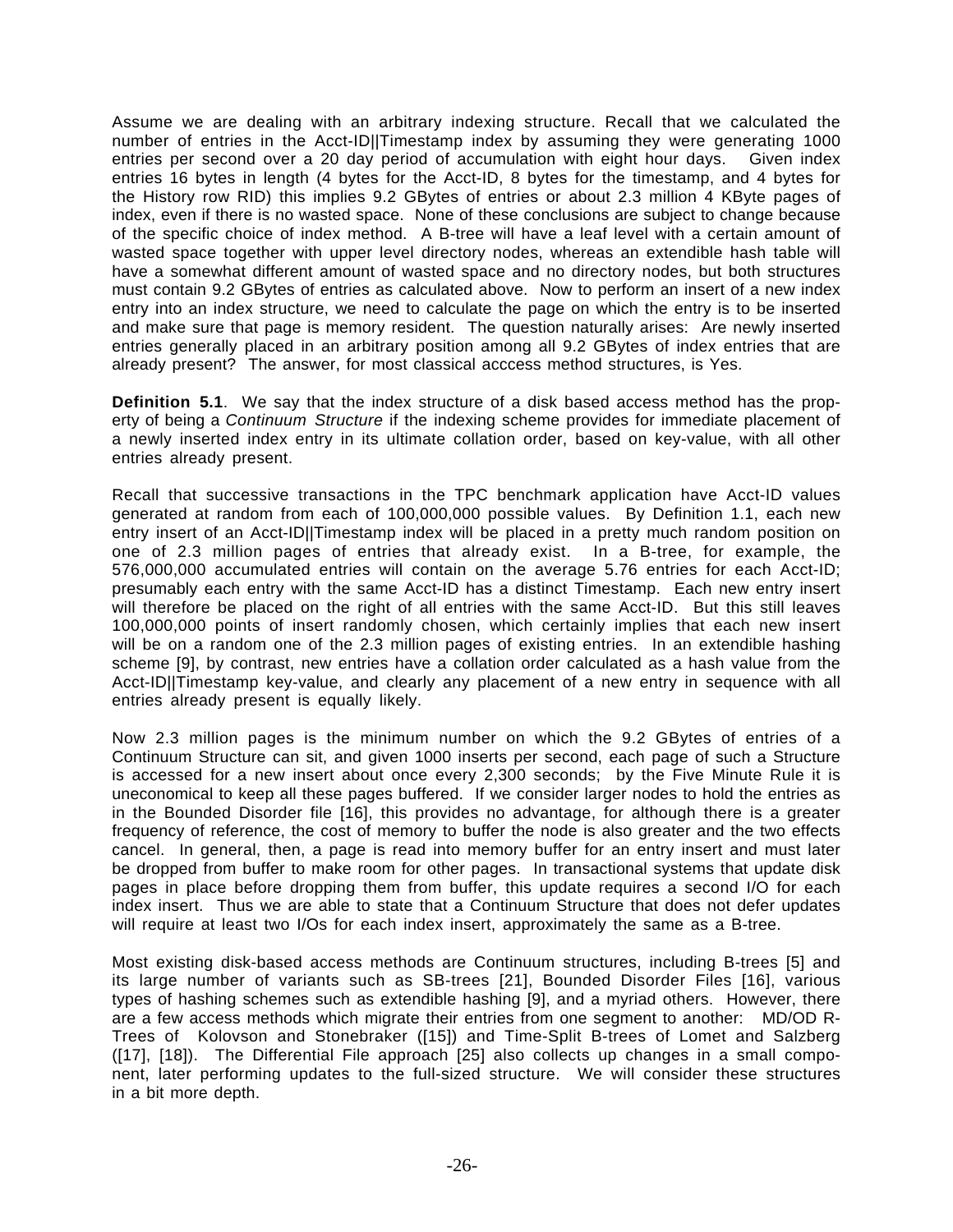First of all we should analyze exactly why the LSM-tree beats the Continuum Structure in terms of I/O performance, reducing the disk arm load as much as two orders of magnitude in certain situations. In its most general formulation the advantage the LSM-tree enjoys results from two factors: (1) the ability to keep component  $C_0$  memory resident, and (2) careful deferred placement. It is crucial that the original insert be made to a memory based component. Inserts of new entries in Continuum Structures require two I/Os for exactly this reason: that the size of the index in which they must be placed cannot economically be buffered in memory. If the assured memory residence of component  $C_0$  in the LSM-tree were not assured, if this were merely a probabilistic concomitant of buffering a relatively small disk resident structure, there would presumably be circumstances where the memory-resident property would deteriorate, and this would lead to serious deterioration in LSM-tree performance as a growing fraction of new entry inserts led to additional I/Os. Given the guarantee that the initial insert will not cause an I/O, the second factor supporting high performance in the LSM-tree, a careful deferred placement in the larger continuum of the index, is important to guarantee that component  $C_0$  won't grow without control in the expensive memory medium. Indeed the multicomponent LSM-tree provides for a sequence of deferred placements to minimize our total cost. It will turn out that with the special structures considered that are not Continuum Structures, that while deferred placement in the final position of newly inserted entries is provided for, this is not carefully done to guarantee that the initial component for new inserts remains memory resident. Instead this component is seen as disk resident in the defining papers, although a large proportion may be buffered in memory. But because there is no control of this factor, the component can grow to be predominantly disk resident, so that the I/O performance will degrade to a point where each new insert requires at least two I/Os, just like a B-tree.

#### **Time-Split B-tree**

To begin with, we consider the Time-Split B-tree or TSB-tree of Lomet and Salzberg ([17], [18]). The TSB-tree is a two-dimensional search structure to locate records by dimensions of timestamp and keyvalue. It is assumed that each time a record with a given key value is inserted, the old one becomes outmoded; however, a permanent history of all records, outmoded or not, is kept indexed. When a new entry is inserted in a (current) node of a TSB-tree that has no room to accept it, the node can be split either by key-value or by time, depending on circumstance. If a node is split by time, **t**, all entries with timestamp range less than **t** go to the history node of the split, all entries with timestamp range crossing **t** go to the current node. The object is to eventually migrate outmoded records out to a history component of the TSB-tree on inexpensive write-once storage. All current records and current nodes of the tree lie on disk.

We see the model for the TSB-tree is somewhat different from ours. We do not assume our older History row is outmoded in any sense when a new History row with the same Acct-ID has been written. It is indisputable that the *current node* set of the TSB-tree forms a separate component that defers updates to a longer-term component. However, there is no attempt to keep this current tree in memory as with the  $C_0$  component of the LSM-tree. Indeed, the current tree is presented as being disk resident while the history tree is resident on write-once storage. There is no claim that the TSB-tree accelerates insert performance; the intent of the design is rather to provide a history index to all records generated over time. Without a guaranteed memory resident component to which new inserts are performed, we are back to the situation of two I/Os for each entry insert.

#### **MD/OD R-Tree**

The MD/OD R-tree of Kolovson and Stonebraker, [15], is comparable to the TSB-tree, in that it uses a two dimensional access method (R-tree) variant to cluster and index historical records by timestamp range and keyvalue. The important R-tree variation introduced in the MD/OD R-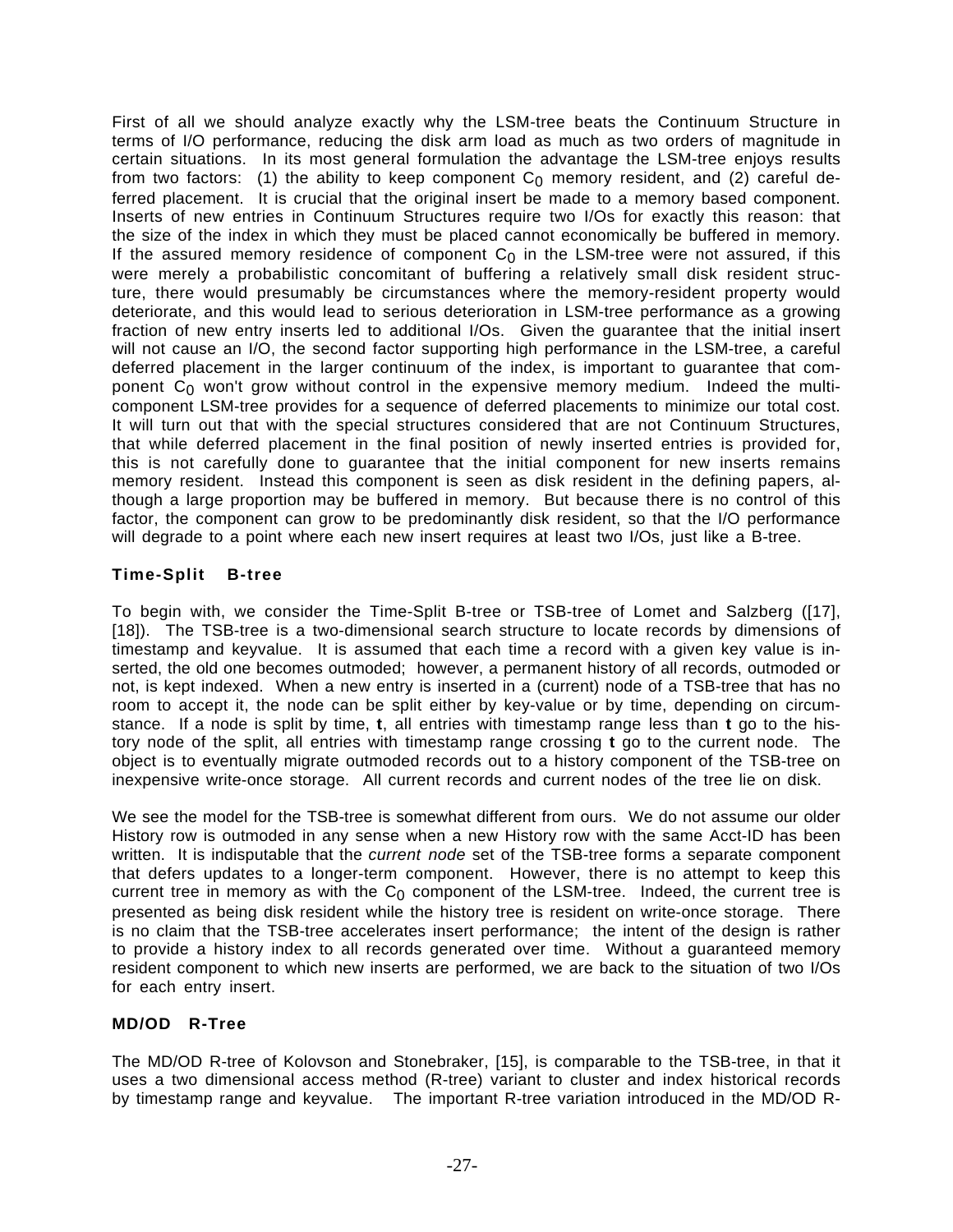tree is that the structure is meant to span magnetic disk (MD) and optical disk (OD); the ultimate object, as with the TSB-tree, is to eventually migrate outmoded records to an archive Rtree with leaf pages and appropriate directory pages contained on inexpensive write-once optical storage. This migration occurs by means of a Vacuum Cleaner Process (VCP). Whenever the R-tree index on magnetic disk reaches a threshold size, the VCP moves some fraction of the oldest leaf pages to the archive R-tree on optical disk. Two different variations of this process, involving the percentage to be vacuumed and whether the archive and current R-trees are one or two structures, are investigated in the paper (MD/OT-RT-1 and MD/OT-RT-2). As with the TSB-tree, the current (MD R-tree) is represented as being disk resident while the archive tree (OD R-tree) is resident on write-once storage, and there is no claim that the MD/OD Rtree accelerates insert performance. Clearly the OD target precludes the rolling merge technique. Without a guaranteed memory resident component to which new inserts are performed, we return to the situation of two I/Os for each entry insert. Indeed, even with a small number of records used for simulation in [15], Figure 4 shows that the average number of pages read per insert never goes below two for the two variant structures investigated. There is a rough correspondence between the LSM-Tree and the MD/OD R-Tree if the latter is promoted up one level of the memory hierarchy to use memory and disk, but most of the details are not the same because of the differences in the features of the three media.

### **Differential File**

The Differential File approach [25] starts with a main data file which remains unchanged over an extended period, while newly added records are placed into a specific overflow area known as a Differential File. At some future point (not carefully specified) it is assumed that the changes will be amalgamated with the main data file, and a new Differential File will be started. Much of the content of the paper has to do with advantages of having a much smaller dynamic area and methods to avoid double-accesses, find operations by unique record identifier which need to look first in the differential file (through some index) and then in the main data file (presumably through a separate index). The concept of a Bloom filter is suggested as the main mechanism to avoid such double accesses. Once again, as with access methods defined above, the Differential File makes no provision to keep the Differential File memory resident. It is suggested in Section 3.4 that while the Differential File is being dumped and later incorporated into the main file, a "differential-differential" file could reasonably be held in memory cache to permit online reorganization. This approach is not analyzed further. It corresponds to the idea of maintaining a  $C_0$  component in memory while  $C_1$  is merged with  $C_2$ , but the presentation seems to assume relatively slow insert rates, confirmed by the example given in Section 3.2 of a 10,000,000 record file with 100 changes per hour. It is not suggested that a differential-differential file should be kept memory resident at all times and no mention is made of I/O savings for insert operations.

#### **Selective Deferred Text Index Updates**

The text index maintenance method of Dadum, Lum, Praedel, and Schlageter [7] is also designed to improve system performance in index updates by deferring the actual disk writes. Index updates are cached in memory until forced out by conflicts with queries or trickled out by a background task. This being a text system, a conflict here would be between the keywords associated with the document being updated and those associated with the query. After the update, the query runs off of the index on disk. Thus the memory cache is not part of the authoratative index, unlike the LSM-Tree. The deferral method allows some batching of updates in both in the forced and trickled cases. However the pattern of updates still looks like that of a Continuum Structure.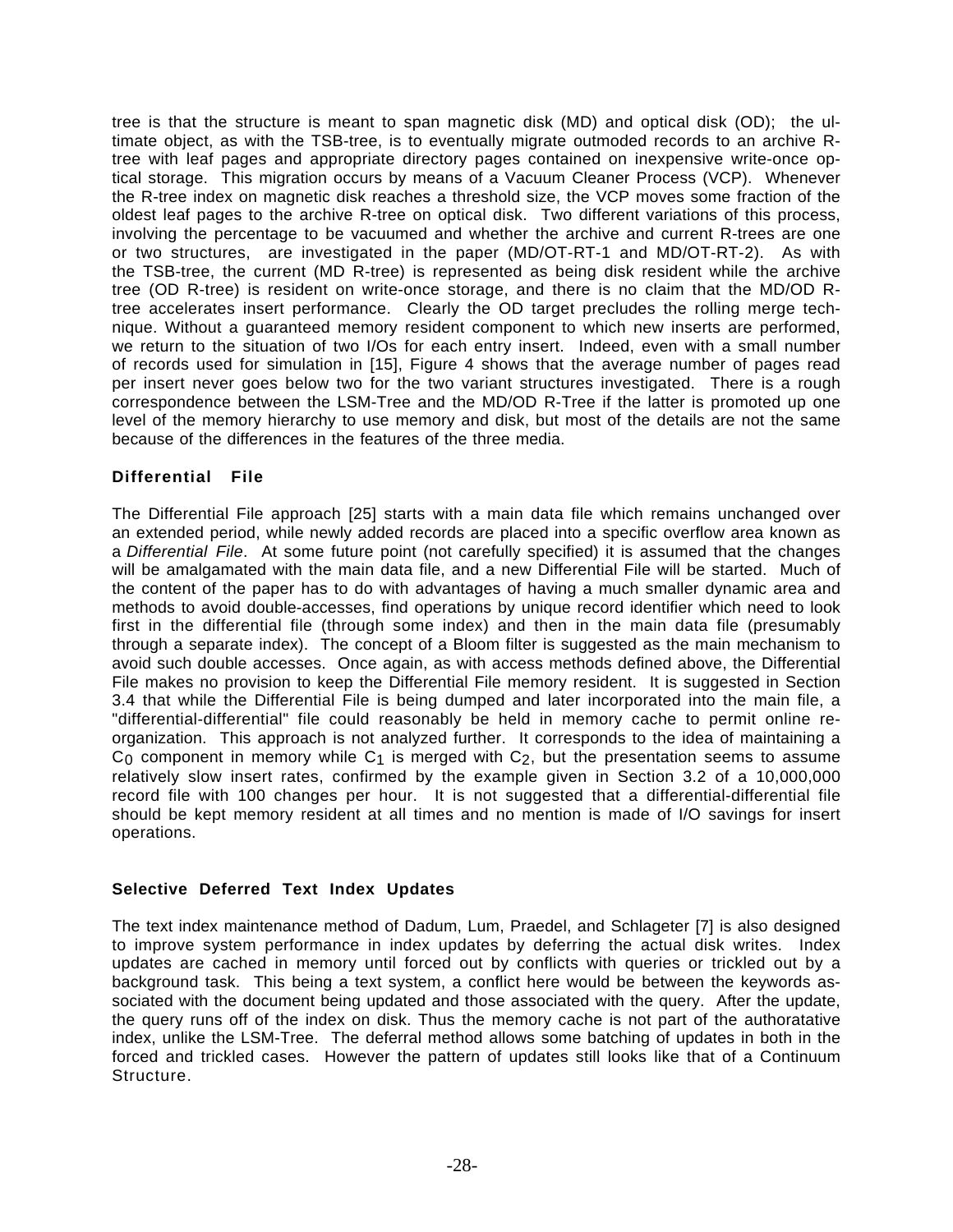## **6. Conclusions and Suggested Extensions**

A B-tree, because it has popular directory nodes buffered in memory, is really a hybrid data structure which combines the low cost of disk media storage for the majority of the data with the high cost of memory accessibility for the most popular data. The LSM-tree extends this hierarchy to more than one level and incorporates the advantage of merge I/O in performing multi-page disk reads.

In Figure 6.1, we expand on Figure 3.1, graphing "cost of access per MByte" against "rate of access per MByte", i.e., data temperature, for data access through a B-tree and through an LSM-tree of two components, i.e., number of disk components  $K = 1$ . Starting at the lowest access rate, "cold" data has a cost proportional to the disk media on which it sits; In terms of the typical cost figures, up to .04 I/Os per second per MByte, the "freezing point", disk access costs \$1 per MByte. The "Warm data" region begins at the freezing point, when disk arms become the limiting factor in access and the media is underutilized; In terms of Example 3.3, 1 page I/O per second per MByte would cost \$25 per MByte. Finally, we have "Hot data" when the access is so frequent that B-tree-accessed data should remain in memory buffers; at \$100 per MByte of memory, the cost of this access rate will be \$100 per MByte, and this implies a rate of at least 4 I/Os per second per MByte, the "boiling point".



**Figure 6.1**. Graph of cost of access per MByte vs. Insert Temperature

The effect of buffering on a B-tree is to flatten the graph as the rate of access enters the Hot Data region, so that more frequent access doesn't result in ever higher costs extending the slope of the rising line for Warm Data. With a bit of thought, it can be seen that the effect of the LSM-tree is to reduce the cost of access, for any realistic rate of access for mergeable operations such as insert and delete, strongly towards that of cold data. Further, many cases of access rate that would indicate memory residence of the B-tree, the cases labeled "Hot Data" in Figure 4.1, can be accommodated mostly on disk with the LSM-tree. In these cases, the data is hot in terms of logical access rate (inserts/sec) but only warm in terms of physical disk access rate because of the batching effect of the LSM tree. This is an extremely significant advantage for applications that have a great preponderance of mergeable operations.

## **6.1 Extensions of LSM-tree Application**

To begin with, it should be clear that the LSM-tree entries could themselves contain records rather than RIDs pointing to records elsewhere on disk. This means that the records themselves can be clustered by their keyvalue. The cost for this is larger entries and a concomitant ac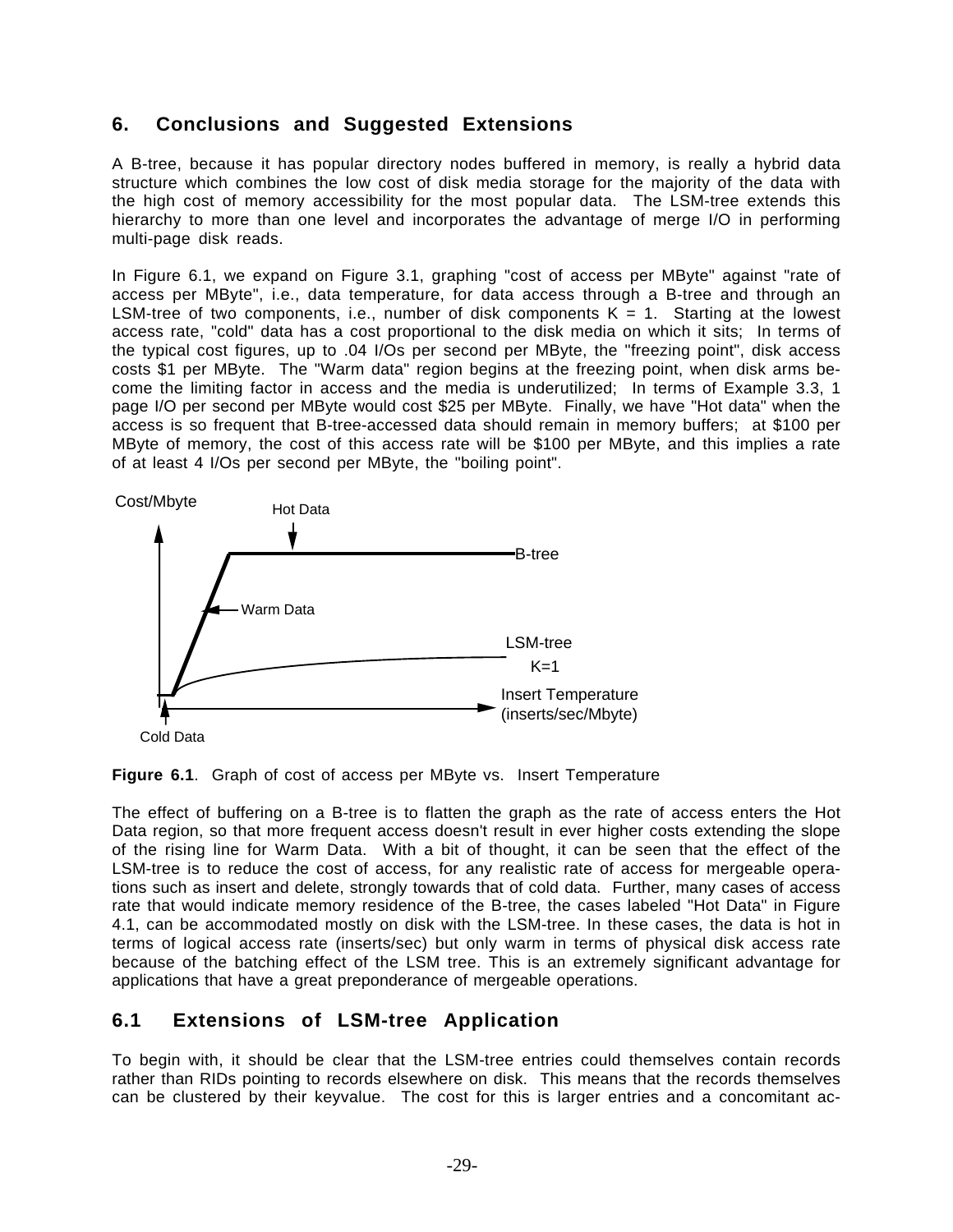celeration of the rate of insert R in bytes per second and therefore of cursor movement and total I/O rate H. However, as we saw in Example 3.3 a three component LSM-tree should be able to provide the necessary circulation at a cost of the disk media to store the records and index, and all of this disk media would be needed in any event to store the rows in a non-clustered manner.

Advantages of clustering might have quite important performance implications. For example, consider the Escrow transactional method [20], which serves as a good layer to support workflow management because of the non-blocking nature of long-lived updates. In the Escrow method, a number of incremental changes to various aggregate Escrow fields can be generated by a long-lived transaction transaction. The approach used is to set aside the incremental amount requested (Escrow quantity) and unlock the aggregate record for concurrent requests. We need to keep logs for these Escrow quantities, and we can think of two possible clustering indexes for these logs: Transaction ID (TID) of the generating transaction, and Field ID (FID) of the field on which the Escrow quantity was taken. We might easily have twenty Escrow logs with a single TID in existence over an extended period (extended enough so that the logs are no longer be memory resident in classical log structures), and clustering by TID would be important up until the time when the transaction performs a commit or abort, which determines the ultimate effect these logs will have. In the event of a commit, the quantity taken out of the field would be permanent and the log can simply be forgotten, but in the event of an abort we would like to return the quantity to the field specified by the log's FID. A certain amount of speed is called for. In processing an abort, the logs of an aborted transaction should be accessed (clustering by TID is an important advantage) and fields with corresponding FID should be corrected. However, if the field is not memory resident, rather than read in the containing record the log can be reinverted (placed in a different LSM-tree) clustered by its FID. Then when an Escrow field is read back into memory, we will try to access all logs clustered by FID that might have some update to perform; again there might be a large number of logs accessed, and clustering these logs in an LSM-tree is an important savings. Using LSM-trees to cluster Escrow logs first by TID, then by FID when the associated field is not in memory, will save a large number of I/Os where long-lived transactions make large numbers of updates to cold or warm data. This approach is an improvement over the "extended field" concept of [20].

Another possible variation to the LSM-tree algorithm mentioned at the end of Section 2.2 is the possibility of retaining recent entries (generated in the last  $\tau_{\mathsf{i}}$  seconds) in component  $\mathsf{C}_{\mathsf{i}}$  rather then letting them migrate out to  $C_{i+1}$ . A number of alternatives are suggested by this idea. One variation suggests that during cursor circulation, a time-key index such as that provided by the TSB-tree might be generated. The rolling merge can be used to provide great efficiency for new version inserts, and the multi-component structure suggests a final component migration to write-once storage, with a good deal of control over archival time-key indexing. This approach clearly deserves further study, and has been the subject of a conference paper [22].

Other ideas for further research include the following.

(1) Extend the cost analysis approach of Theorem 3.1 and Example 3.3 to situations where some proportion of find operations must be balanced with the merge for purposes of I/O balancing. Because of tha added load on the disks, it will no longer be possible to assign all of the disk I/O capacity to rolling merge operations and optimize for that case. Some proportion of the disk capacity will have to be set aside for the find operation workload. Other ways to extend the cost analysis are to allow for deletions prior to migration to component  $C_K$  and consider retaining some proportion of recent entries in the inner component C<sub>i-1</sub> during the (C<sub>i-1</sub>, C<sub>i</sub>) merge.

(2) It is clear that we can offload the CPU work to maintain the LSM-tree so that this doesn't have to be done by the CPU that produces the log records. We merely need to communicate the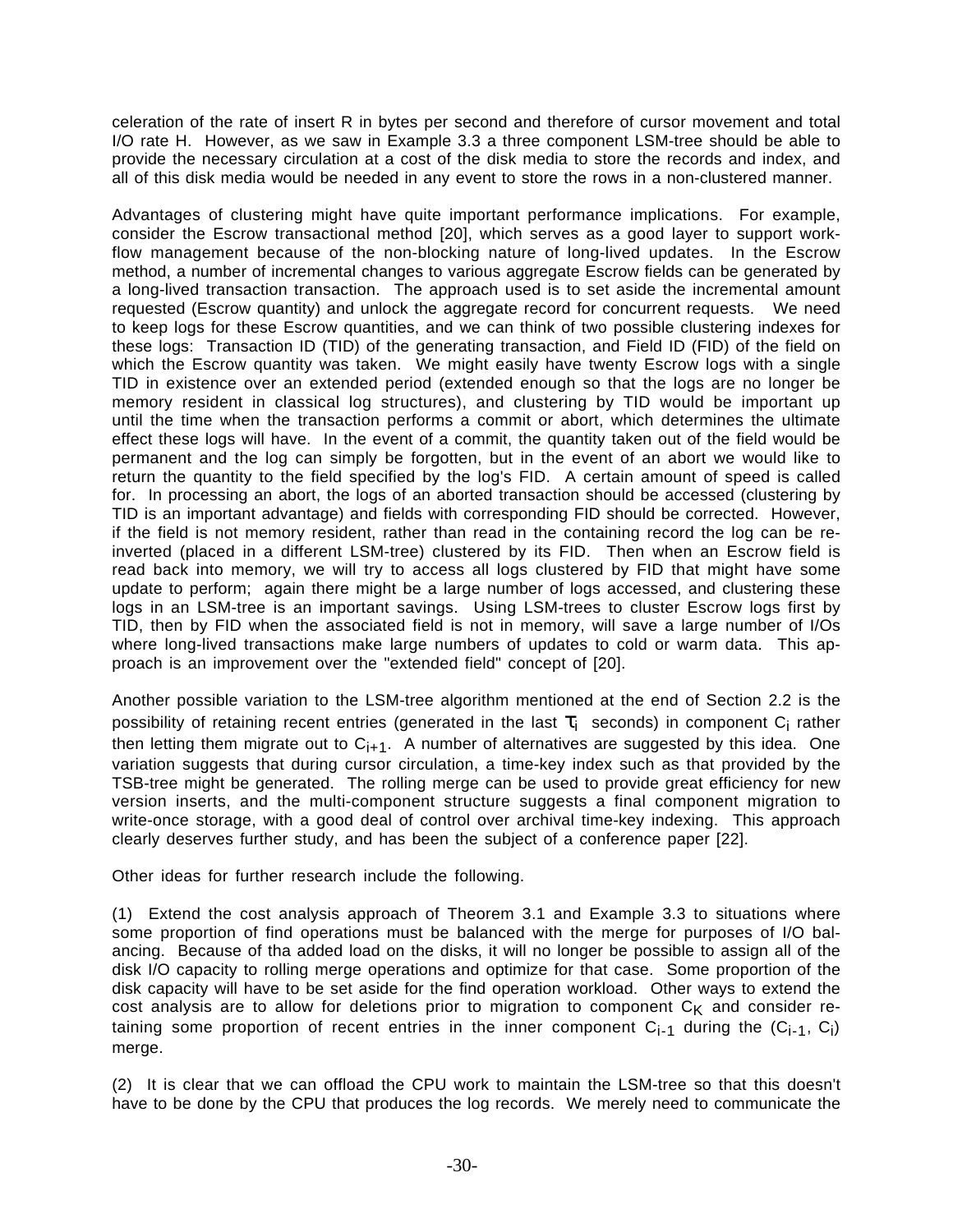logs to the other CPU and then communicate later find requests as well. In cases where there is shared memory, it is possible that finds can be done almost without added latency. The design for such distributed work needs to be carefully thought out.

## **Acknowledgments**

The authors would like to acknowledge the assistance of Jim Gray and Dave Lomet, both of whom read an early version of this paper and made valuable suggestions for improvement. In addition, the reviewers for this journal article made many valuable suggestions.

## **References**

[1] Alfred V. Aho, John E. Hopcroft, and Jeffrey D. Ullman, "The Design and Analysis of Computer Algorithms", Addison-Wesley.

[2] Anon et al., "A Measure of Transaction Processing Power", Readings in Database Systems, edited by Michael Stonebraker, pp 300-312, Morgan Kaufmann, 1988.

[3] R. Bayer and M Schkolnick, "Concurrency of Operations on B-Trees", Readings in Database Systems, edited by Michael Stonebraker, pp 129-139, Morgan Kaufmann 1988.

[4] P. A. Bernstein, V. Hadzilacos, and N. Goodman, "Concurrency Control and Recovery in Database Systems", Addison-Wesley, 1987.

[5] D. Comer, "The Ubiquitous B-tree", Comput. Surv. 11, (1979), pp 121-137.

[6] George Copeland, Tom Keller, and Marc Smith, "Database Buffer and Disk Configuring and the Battle of the Bottlenecks", Proc. 4th International Workshop on High Performance Transaction Systems, September 1991.

[7] P. Dadam, V. Lum, U. Praedel, G. Shlageter, "Selective Deferred Index Maintenance & Concurrency Control in Integrated Information Systems," Proceedings of the Eleventh International VLDB Conference, August 1985, pp. 142-150.

[8] Dean S. Daniels, Alfred Z. Spector and Dean S. Thompson, "Distributed Logging for Transaction Processing", ACM SIGMOD Transactions, 1987, pp. 82-96.

[9] R. Fagin, J. Nievergelt, N. Pippenger and H.R. Strong, Extendible Hashing — A Fast Access Method for Dynamic Files, ACM Trans. on Database Systems, V 4, N 3 (1979), pp 315-344

[10] H. Garcia-Molina, D. Gawlick, J. Klein, K. Kleissner and K. Salem, "Coordinating Multi-Transactional Activities", Princeton University Report, CS-TR-247-90, February 1990.

[11] Hector Garcia-Molina and Kenneth Salem, "Sagas", ACM SIGMOD Transactions, May 1987, pp. 249-259.

[12] Hector Garcia-Molina, "Modelling Long-Running Activities as Nested Sagas", IEEE Data Engineering, v 14, No 1 (March 1991), pp. 14-18.

[13] Jim Gray and Franco Putzolu, "The Five Minute Rule for Trading Memory for Disk Accesses and The 10 Byte Rule for Trading Memory for CPU Time", Proceedings of the 1987 ACM SIGMOD Conference, pp 395-398.